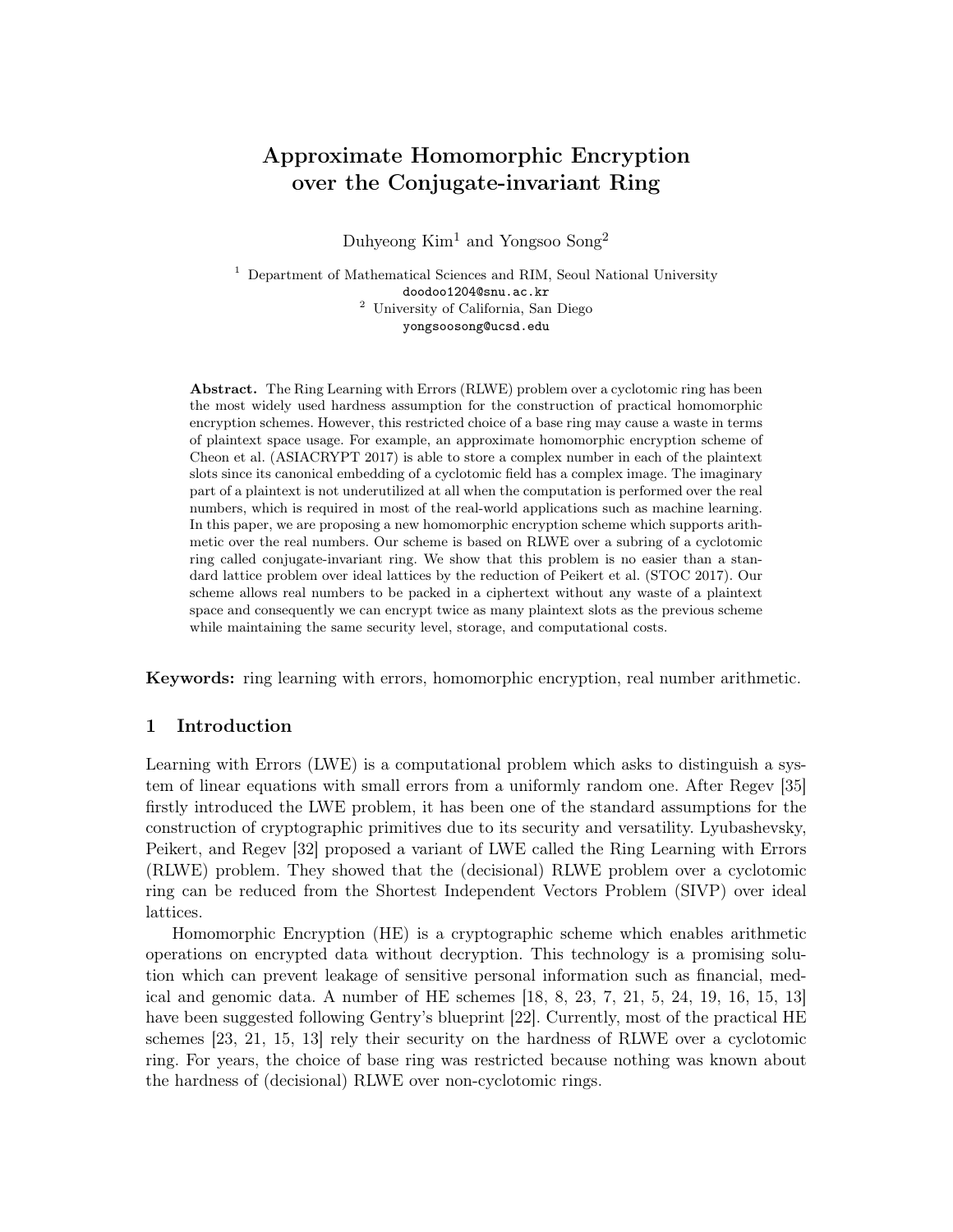Cheon et al. [13] proposed a HE scheme (HEAAN) that supports the arithmetic of approximate numbers. In addition to homomorphic addition and multiplication, the HEAAN scheme can compute the rounding operation (extraction of the most significant bits) efficiently, which has traditionally been considered a challenging subject on HE system. Because of this functionality, HEAAN has showed a remarkable performance in many of the applications [30, 29, 28, 17, 6, 14], requiring computations of real numbers.

Motivation. The HEAAN scheme exploits a variant of the (complex) canonical embedding over a cyclotomic field to pack a number of plaintext values in a single ciphertext. Hence, each of the plaintext slots could store a complex number. We point out that this complex encoding method has some problems in terms of efficiency and precision. Since most of the real-world applications (e.g. machine learning) require computations over purely real numbers, the imaginary part of a plaintext of HEAAN is underutilized. It can be viewed as a waste of a plaintext space. In addition, homomorphic operations of HEAAN, such as multiplication and rounding, generate additional complex errors which can reduce the computational accuracy.

Peikert et al. [34] recently showed that the RLWE problem over the ring of integers of an arbitrary number field is no easier than SIVP over ideal lattices of the same number field. So we aimed to find a new number field and construct a HE scheme over its ring of integers, which utilizes a fully packed plaintext space over real numbers to overcome the existing problem.

Our Contribution. We consider the maximal real subfield of a cyclotomic field as a base number field and define the RLWE problem over its ring of integers which is called the *conjugate-invariant* ring. We first show that the conjugate-invariant ring is the set of real numbers in the ring of integers of a cyclotomic field and adapt the reduction of [34] to guarantee the hardness of RLWE problem over the conjugate-invariant ring.

Based on this problem, we construct a new HE scheme that supports approximate arithmetic of real numbers. Our scheme can store a real number in each of the plaintext slots since the image of conjugate-invariant ring with respect to the canonical embedding belongs to the set of real vectors. We also propose a specialized Fast Fourier Transformation (FFT) algorithm over the residue ring of conjugate-invariant ring to minimize the complexity of arithmetic operations.

As a result, our HE scheme can encrypt twice as many plaintext slots as the original HEAAN scheme while maintaining the same security level and computational costs, i.e., the amortized complexity per slot is reduced by half.

**Technical Details.** Let m be a power-of-two integer,  $n = \phi(m) = m/2$  and  $\Phi_m(X) =$  $X^{n} + 1$ . Let  $\zeta = \exp(2\pi i/m)$  be an m-th primitive root of unity and let  $F = \mathbb{Q}(\xi)$  be the maximal real subfield of the cyclotomic field  $K = \mathbb{Q}(\zeta)$  for  $\xi = \zeta + \zeta^{-1}$ . Then the ring of integers of  $F = \mathbb{Q}(\xi)$  is  $R = \mathbb{Z}[\xi]$ , and we call this ring the conjugate-invariant ring. By adapting the reduction in [34], we can show that RLWE over the ring R is no easier than SIVP over ideal lattices in  $K$ . This hardness proof reasonably motivates us to exploit  $R$ as a base ring for the construction of a HE scheme. We also give a cryptanalysis of RLWE over the conjugate-invariant ring  $R = \{a(X) \in \mathbb{Z}[X]/(X^n + 1) : a(X) = a(X^{-1})\}$  to study the concrete security level. We consider all known attacks on RLWE and conclude that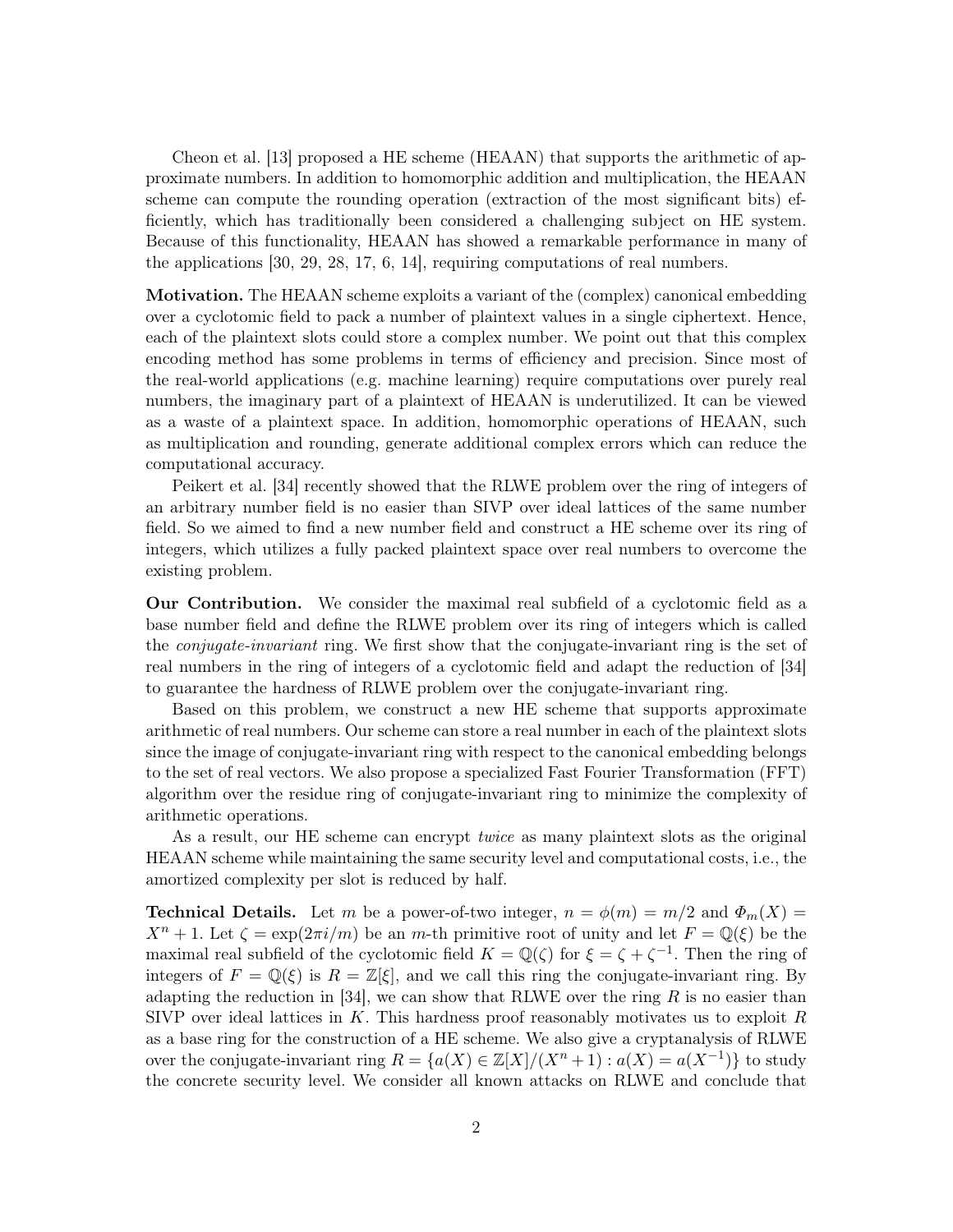this problem requires the same attack complexity as the ordinary  $(n/2)$ -dimensional LWE problem.

The plaintext encoding technique of HEAAN utilizes the canonical embedding map for the packing of plaintexts in a single ciphertext. Similarly, we consider the canonical embedding map  $\tau : F \to \mathbb{C}^{n/2}$  of the number field F. Since  $\xi$  and its conjugate elements are real, the image of F with respect to its canonical embedding actually lies in  $\mathbb{R}^{n/2}$ . Therefore, we can successfully define a ring homomorphism from  $F$  into the vector of purely real numbers, and make the use of plaintext encoding/decoding algorithms between R and  $\mathbb{R}^{n/2}$  based on this canonical embedding.

We construct a new HE scheme whose security relies on the hardness of RLWE over R. We first propose a vector representation for the elements  $F$ , which is efficient for the rounding operation into R and the modulo operation of the residue ring  $R_q = R/qR$ . Then, we describe a HE scheme over the real numbers, which provides approximate arithmetic operations and an approximate rounding operation.

We also explain how to represent the elements of  $R_q$  and perform the arithmetic operations between them. We present a specialized Fast Fourier Transform (FFT) algorithm for an efficient Number Theoretic Transform (NTT) on the residue ring  $R<sub>q</sub>$  and fast multiplication between ring elements. This optimization technique constructs a simply computable ring isomorphism from  $R_q$  to  $\mathbb{Z}_q[X]/(X^{n/2}-1)$ , so the ordinary NTT conversion on  $\mathbb{Z}_q[X]/(X^{n/2}-1)$  can be applied to  $R_q$  whose dimension is one quarter of that of a naive method.

In conclusion, our approximate HE scheme over R can encrypt  $(n/2)$  plaintext slots in a single ciphertext, twice as many plaintext slots compared to  $(n/4)$  of the ordinary HEAAN scheme over  $\mathbb{Z}_q[X]/(X^{n/2}+1)$ , while keeping the same concrete security level, storage, and computational costs.

Related Works. Arita and Handa [3] proposed a HE scheme based on RLWE over the decomposition ring, which is a subring of cyclotomic ring. Their subring technique is applied to HElib [26]: they consider the plaintext space as  $\mathbb{Z}_p \oplus \cdots \oplus \mathbb{Z}_p$ , which is a subring of the plaintext space  $GF(p^d) \oplus \cdots \oplus GF(p^d)$  of HElib for some integers p and d, where  $GF(p^d)$  denotes the Galois field of the cardinality  $p^d$ . They claimed that RLWE over the decomposition ring is at least as hard as its search version. However, there is no known reduction from lattice problems over ideal lattices to the search version, since the decomposition ring is not known to be a ring of integers of some number field so far. In contrary, RLWE over the conjugate-invariant ring which we desired in this paper has a reduction from SIVP over ideal lattices.

**Road-map.** In section 2, we present notations of our paper and some backgrounds for RLWE. In section 3, we define RLWE over the conjugate-invariant ring and discuss about its hardness. In section 4, we present our new approximate HE scheme constructed over the conjugate-invariant ring, describe encoding/decoding algorithms for real numbers, and propose a specialized FFT algorithm for the desired ring. In last section, we give a summary on our approximate HE scheme compared to original HEAAN.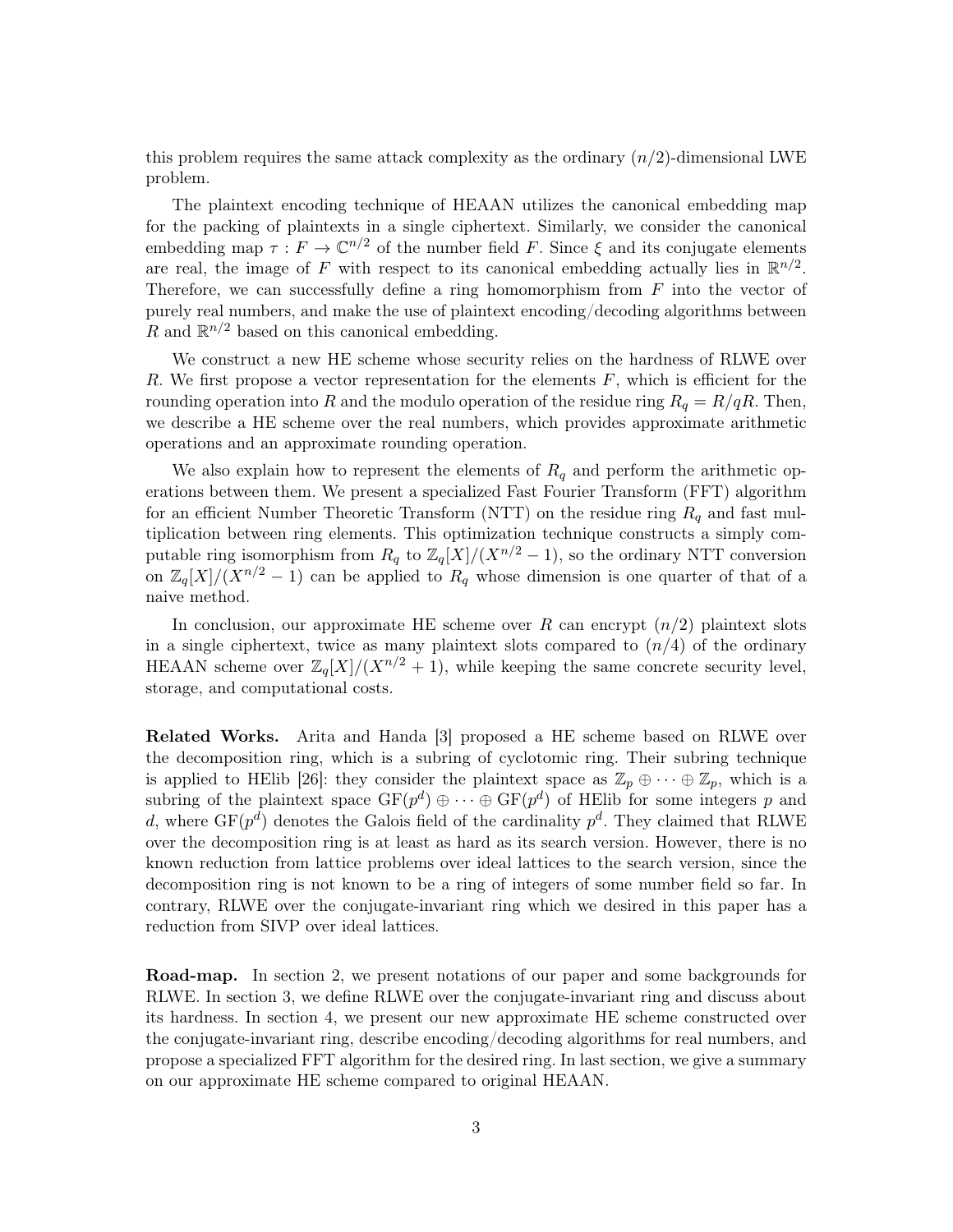## 2 Background

#### 2.1 Notation

All logarithms are base 2 unless otherwise indicated. For an integer  $m \geq 2$ ,  $\mathbb{Z}_m := \mathbb{Z}/m\mathbb{Z}$ , and  $\mathbb{Z}_m^{\times}$  is the multiplicative group of units in  $\mathbb{Z}_m$ . For a ring R, its residue ring  $R/qR$ modular an integer q is denoted by  $R_q$ . For a real number r,  $\lfloor r \rfloor$  denotes the nearest integer to r, rounding upwards in case of a tie. For a vector  $u$  of (complex) numbers,  $||u||_2$ (resp.  $\|\boldsymbol{u}\|_{\infty}$ ) denotes the  $\ell_2$ -norm (resp.  $\ell_{\infty}$ -norm) of **u**. For an element a of a number field K,  $||a||_2^{\text{can}}$  (resp.  $||a||_{\infty}^{\text{can}}$ ) denotes the  $\ell_2$ -norm (resp.  $\ell_{\infty}$ -norm) of the image vector of a via the canonical embedding map. For vectors  $\boldsymbol{a}$  and  $\boldsymbol{b}$  of the same dimension,  $\boldsymbol{a} \odot \boldsymbol{b}$  denotes the component-wise multiplication of **a** and **b**. We denote by  $\phi(\cdot)$  the Euler's totient function and  $\Phi_m(X)$  the m-th cyclotomic polynomial. For a complex number  $z \in \mathbb{C}$ ,  $\overline{z}$  denotes the complex conjugation of z.

#### 2.2 Number Fields and Ideal Lattices

For any number field K, there exists an element  $\zeta$  of K such that  $K = \mathbb{Q}(\zeta)$ . Hence K is isomorphic to  $\mathbb{Q}[X]/(f(X))$  for the minimal polynomial  $f(X)$  of  $\zeta$  over  $\mathbb{Q}$ . The degree n of  $f(X)$  equals to the extension degree  $[K : \mathbb{Q}]$ . There are exactly n injective ring homomorphisms  $\{\sigma_i\}_{1\leq i\leq n}$  from K to C. The canonical embedding is defined as the ntuple of these embeddings as follows:

$$
\sigma: K \to \mathbb{C}^n
$$

$$
a \mapsto (\sigma_j(a))_{1 \le j \le n}.
$$

Let  $s_1$  be the number of real embeddings of K, then  $n = s_1 + 2s_2$  for some non-negative integer  $s_2$ . Without loss of generality, let  $\sigma_1, \ldots, \sigma_{s_1}$  be real embeddings of K. Then the image of  $\sigma$  lies in the space  $H := \{(x_1, ..., x_n) \in \mathbb{C}^n : x_{s_1+s_2+j} = \overline{x_{s_1+j}}, 1 \leq j \leq s_2\}.$ Let  $\{e_j\}_{1\leq j\leq n}$  be a canonical basis of  $\mathbb{C}^n$ . Let  $h_j = e_j$  for  $1 \leq j \leq s_1$ ,  $h_{s_1+j} = (e_{s_1+j} + \dots + e_{s_n+j})$  $e_{s_1+s_2+j})/\sqrt{2}$  and  $h_{s_1+s_2+j} = (e_{s_1+j}-e_{s_1+s_2+j})/\sqrt{-2}$  for  $1 \leq j \leq s_2$ . Then,  $\{h_j\}_{1 \leq j \leq n}$ forms an orthogonal  $\mathbb R$ -basis of  $H$ .

An element of K is called an algebraic integer if its minimal polynomial over  $\mathbb Q$  has integral coefficients. The set of all algebraic integers, denoted by  $\mathcal{O}_K$ , is called the ring of integers of K. A fractional ideal I of K is  $\mathcal{O}_K$ -submodule of K such that there exists a non-zero element  $r \in \mathcal{O}_K$  which satisfies  $rI \subseteq \mathcal{O}_K$ . If  $I \subseteq \mathcal{O}_K$ , then we call I an (integral) ideal. The image  $\sigma(I)$  of a fractional ideal I via the canonical embedding forms a lattice in  $\mathbb{C}^n$ , and we call it an ideal lattice generated by I. The dual of I in K is a fractional ideal in K defined as  $I^{\vee} := \{a \in K : \text{Tr}(aI) \subseteq \mathbb{Z}\}.$ 

For  $1 \leq k \leq n$ , the k-th successive minima of the lattice  $\mathcal{L}$ , denoted by  $\lambda_i(\mathcal{L})$ , is the minimum value of  $r > 0$  such that  $\mathcal L$  has k linearly independent vectors of length at most r. If  $\mathcal L$  is an ideal lattice  $\sigma(I)$  for a fractional ideal  $I \in K$ , we simply denote by  $\lambda_k(I)$ . The SIVP over ideal lattices in  $K$  is defined as follow.

**Definition 1.** (SIVP over ideal lattices) For a number field  $K$  of degree n and an approximation factor  $\gamma \geq 1$ , the K-SIVP<sub> $\gamma$ </sub> problem is: given a fractional ideal I of K, output n linearly independently vectors in the ideal lattice  $\sigma(I)$  of length at most  $\gamma \cdot \lambda_n(I)$ .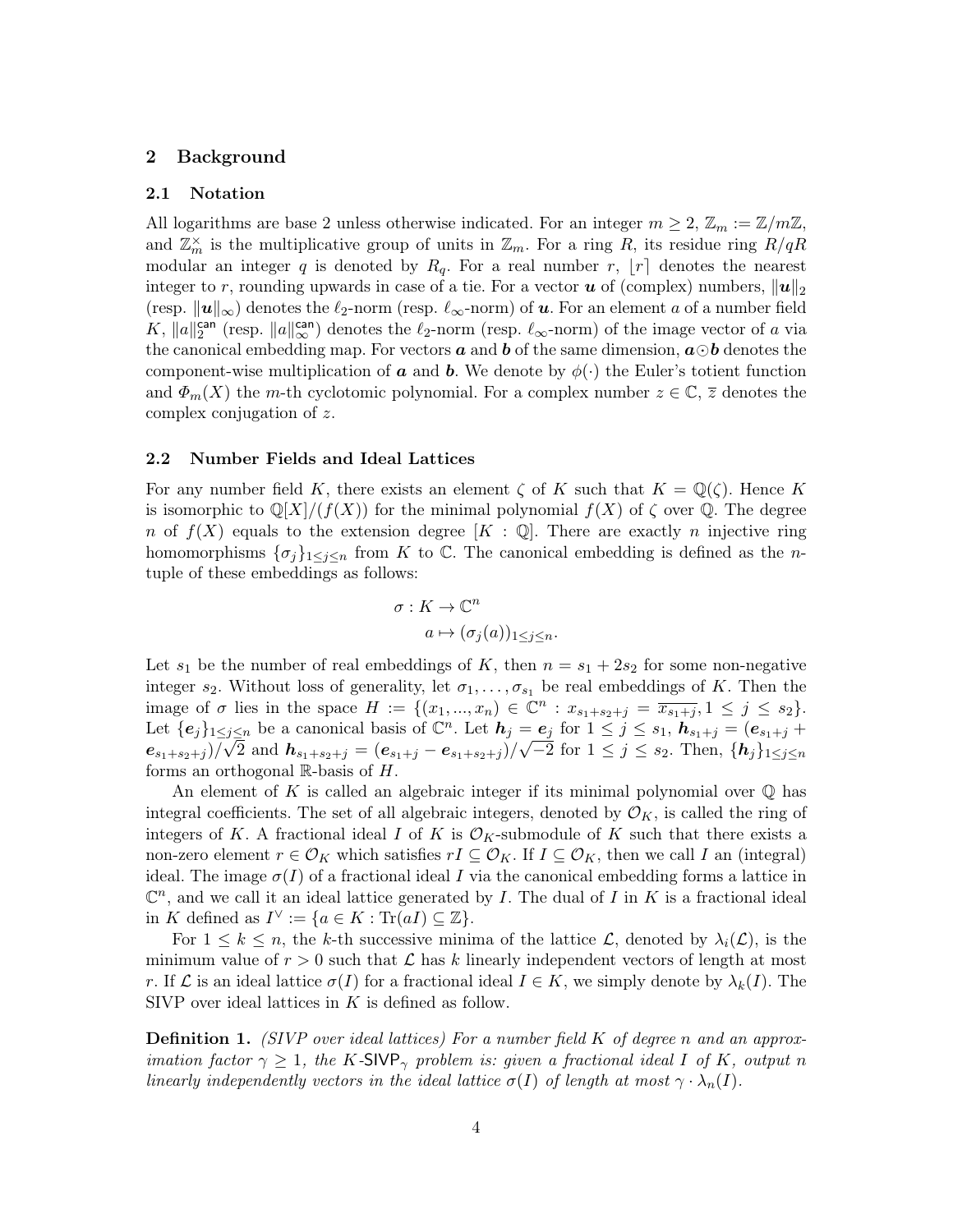# 2.3 Ring Learning with Errors

For positive integers n and q, let R be the ring of integers of a number field K,  $R_q = R/qR$ and  $K_{\mathbb{R}} = K \otimes_{\mathbb{Q}} \mathbb{R}$ . Let  $\chi_{key}$  and  $\chi_{err}$  be distributions over  $R^{\vee}$  and  $K_{\mathbb{R}}$ , respectively. For  $s \in R_q^{\vee}$ ,  $A_{q,\chi_{err}}^{R\text{-LWE}}(s)$  is a distribution which draws  $a \leftarrow R_q$  and  $e \leftarrow \chi_{err}$ , and output the pair  $(a, a \cdot s + e)$  in  $R_q \times K_{\mathbb{R}}/qR^{\vee}$ . The (decisional) RLWE problem is defined as follows.

Definition 2 (Ring Learning with Errors). Let n, q be positive integers, and  $\chi_{key}$ (resp.  $\chi_{err}$ ) be a distribution over  $R_q^{\vee}$  (resp.  $K_{\mathbb{R}}$ ). The RLWE problem, which is denoted by R-LWE<sub>q, $\chi_{err}(\chi_{key})$ , is to distinguish between the uniform distribution over  $R_q \times K_{\mathbb{R}}/qR^{\vee}$ </sub> and  $A_{q,\chi_{err}}^{R\text{-LWE}}(s)$  where  $s \leftarrow \chi_{key}$ .

Since  $K_{\mathbb{R}}$  is isomorphic to the vector space H, a distribution over H can be identified as a distribution over  $K_{\mathbb{R}}$ . If  $\chi_{err}$  is a (spherical) Gaussian distribution  $D_{\alpha q}$  over H with respect to the basis  $\{\mathbf{h}_i\}_{1\leq i\leq n}$  and  $\chi_{key}$  is the uniform distribution over  $R_q^{\vee}$ , we simply denote by  $R$ -LWE<sub> $q,\alpha$ </sub>.

Lyubashevsky et al. [32] proposed a polynomial-time quantum reduction from lattice problems over ideal lattices to the RLWE problem, which holds only for the cyclotomic fields with some special conditions on the modulus q. Peikert et al. [34] gave a new reduction from the same problem which can be applied to an arbitrary number field and modulus.

**Theorem 1 ([34, Corollary 7.3]).** Let n, q be positive integers,  $0 < \alpha < 1$  be a real number such that  $\alpha q = \omega(1)$ , K be an arbitrary number field of degree n and  $R = \mathcal{O}_K$ . Then there exists a polynomial-time quantum reduction from  $K$ -SIVP<sub> $\gamma$ </sub> to  $R$ -LWE<sub>q, $\alpha$ </sub> given  $\ell$  samples for  $\gamma = \max{\{\omega(\sqrt{n \log n}/\alpha) \cdot (n\ell/\log(n\ell))^{1/4}, \sqrt{2}n\}}$ .

Recently, it was shown by Rosca et al. [36] that the non-dual RLWE problem, i.e., RLWE with the distribution of the secret over  $R_q$  rather than  $R_q^{\vee}$ , is at least as hard as the original RLWE problem. In addition, the rounding technique of Peikert [33] allows us to sample errors from a discrete Gaussian distribution rather than a continuous Gaussian distribution. With these settings, an RLWE sample lies in  $R_q \times R_q$  rather than  $R_q \times K_{\mathbb{R}}/qR^{\vee}$ .

# 3 RLWE over the Conjugate-invariant Ring

The cyclotomic rings have been the most commonly used as base rings for RLWE for two main reasons. The ring of integers of the m-th cyclotomic field is isomorphic to  $\mathbb{Z}[X]/(\Phi_m(X))$ , and its structure was particularly well suitable in the construction of cryptographic schemes with the perspective of efficiency and some functionalities. In addition, there have been no known reduction to the RLWE over a non-cyclotomic ring for years until Peikert et al. [34] proposed a reduction from SIVP over ideal lattices to (decisional) RLWE for arbitrary number fields recently.

In this section, we introduce a new number field which has not been exploited in the lattice-based cryptography so far, and compute the ring of integers of the number field. Then we study on the hardness of RLWE problem over a new ring in two ways: we give a reduction from a standard lattice problem and study the concrete security level by considering all known attacks.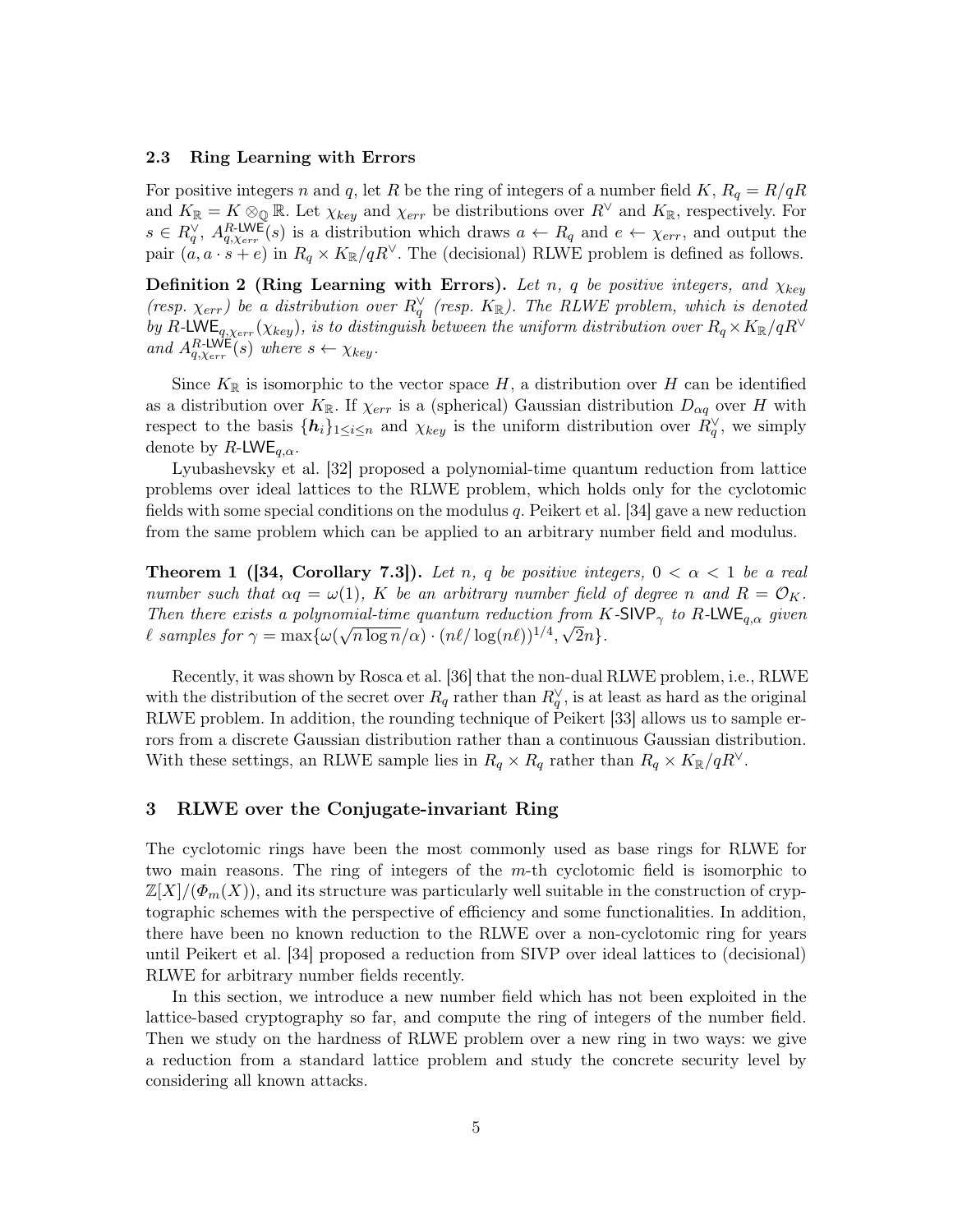Fig. 1. Number fields and their rings of the integers



Let  $m \geq 2$  be an integer and  $n = \phi(m)$  for Euler's totient function  $\phi(\cdot)$ . For the m-th primitive root of unity  $\zeta = \exp(2\pi i/m)$ , the m-th cyclotomic field is defined by  $K = \mathbb{Q}(\zeta)$ . Let  $\sigma_{-1}$  be the element of Gal(K/Q) defined by  $\sigma_{-1}$  :  $\zeta \mapsto \zeta^{-1}$ , and  $G = \{id, \sigma_{-1}\}\$  be the cyclic subgroup of Gal(K/Q) generated by  $\sigma_{-1}$ . We denote by  $F = K^G$  the G-invariant subfield of K which is defined as  $F = \{a \in K : \tau(a) = a, \forall \tau \in G\}$ . We first remark that  $F = \mathbb{Q}(\xi)$  for  $\xi = \zeta + \zeta^{-1}$ . It is clear that  $\mathbb{Q}(\xi) \subseteq F \subseteq \mathbb{Q}(\zeta)$  and  $[\mathbb{Q}(\zeta) : F] = |G| = 2$ . Since  $\zeta$  is a root of  $X^2 - \xi \cdot X + 1 \in \mathbb{Q}(\xi)[X]$ , the inequality  $[\mathbb{Q}(\zeta) : \mathbb{Q}(\xi)] \leq 2$  holds and it implies  $F = \mathbb{Q}(\xi)$ . In particular, we are interested in the set of integer coefficient elements in  $\mathbb{Q}(\xi)$  with respect to the Q-basis  $\{1, \xi, \xi^2, ..., \xi^{\frac{n}{2}-1}\}$ . We will call this set  $\mathbb{Z}[\xi]$  as the conjugate-invariant ring.

## 3.1 Reduction from SIVP

Some well-known reductions [32, 34] from standard problems over ideal lattices to RLWE requires a condition that the base ring exploited in RLWE should be a ring of integers of a number field. Therefore, it is crucial to study the ring of integers of a number field to define and show the hardness of RLWE problem.

We consider the subfield  $F = \mathbb{Q}(\xi)$  of  $K = \mathbb{Q}(\zeta)$  as a base number field, and compute its ring of integers  $R := \mathcal{O}_F$  in this section. Fortunately, the structure of a cyclotomic field derives a quite simple and nice result on the conjugate-invariant ring as follows.

**Lemma 1.**  $\mathbb{Z}[\xi]$  is the ring of integers of  $F = \mathbb{Q}(\xi)$ .

*Proof.* It is clear that  $\mathbb{Z}[\xi] \subseteq \mathcal{O}_F$ . Since  $\mathcal{O}_F \subseteq \mathcal{O}_K = \mathbb{Z}[\zeta]$ , every element  $a \in \mathcal{O}_F$ is uniquely expressed as  $a = \sum_{-\frac{n}{2} \leq j < \frac{n}{2}} a_j \cdot \zeta^j$  for some integers  $a_{-\frac{n}{2}}, \ldots, a_{\frac{n}{2}-1}$ . From the definition of F, we obtain  $\sigma_{-1}(a) = a$ , i.e.,  $\sum_{-\frac{n}{2} \leq j < \frac{n}{2}} a_j \zeta^j = \sum_{-\frac{n}{2} \leq j \leq \frac{n}{2}} a_{-j} \zeta^j$  which implies  $a_j = a_{-j}$  for  $0 \le i < \frac{n}{2}$  and  $a_{-\frac{n}{2}} = 0$ . Then,  $a = a_0 + \sum_{j=1}^{\frac{n}{2}-1} a_i (\zeta^j + \zeta^{-j}) \in \mathbb{Z}[\xi]$ , since  $\zeta^j + \zeta^{-j} \in \mathbb{Z}[\xi]$  for  $1 \leq j < \frac{n}{2}$ . Therefore,  $\mathcal{O}_F \subseteq \mathbb{Z}[\xi]$ , which directly implies  $\mathbb{Z}[\xi] = \mathcal{O}_F$ .  $\Box$ 

From Lem. 1, we can derive a conclusion that the RLWE problem over  $R = \mathbb{Z}[\xi]$ , simply denoted by R-LWE<sub>q, $\alpha$ </sub>, is at least as hard as F-SIVP from Thm. 1. We can naturally identify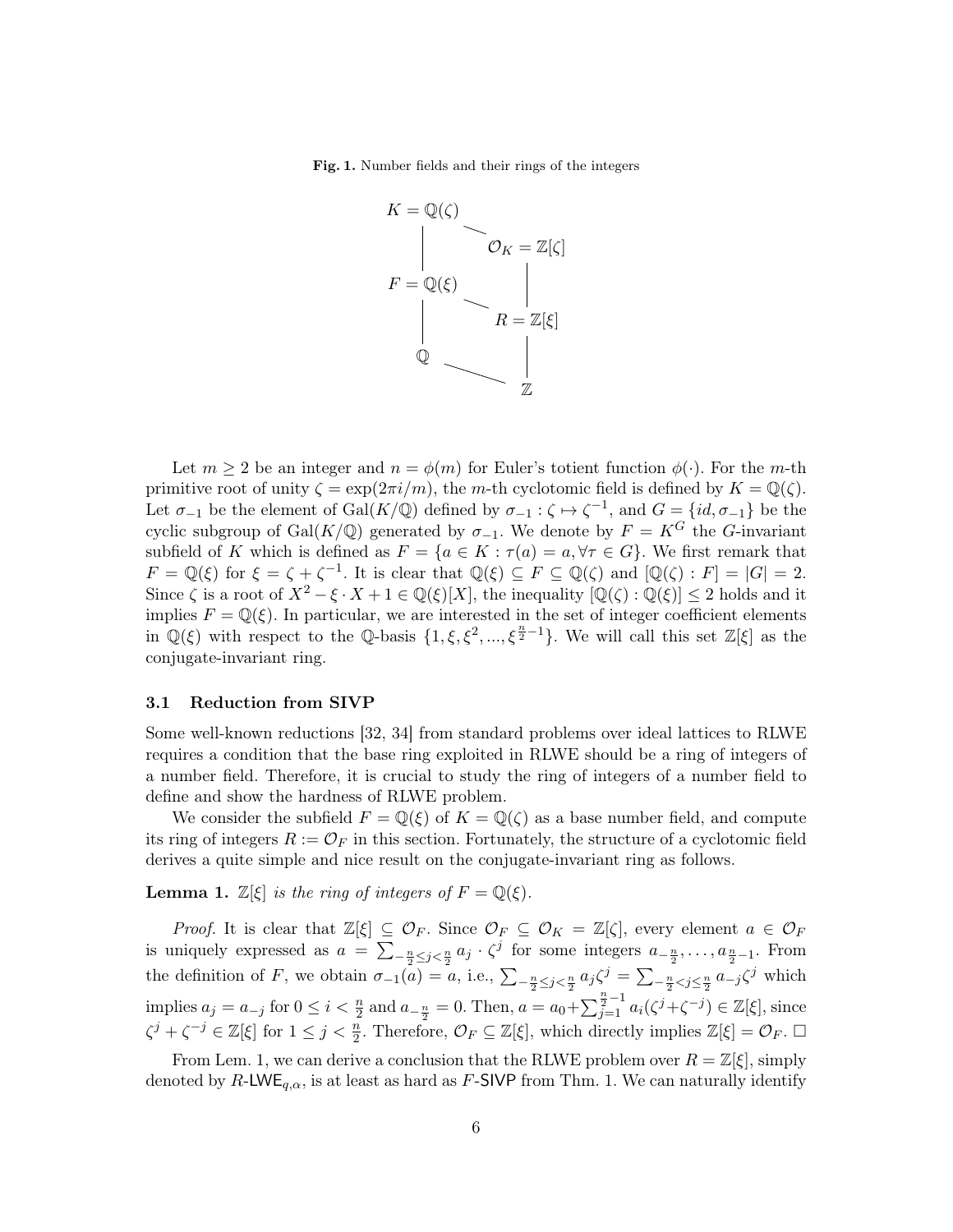R with the ring of polynomials  $\mathbb{Z}[Y]/(q(Y))$  for the minimal polynomial  $q(Y) \in \mathbb{Z}[Y]$  of  $\xi$  over  $\mathbb Q$  via mapping  $a(Y) \mapsto a(\xi)$ . However, it is more convenient to consider R as the subring

$$
R = \{a(X) \in \mathbb{Z}[X]/(\Phi_m(X)) : a(X) = a(X^{-1})\}
$$

of  $\mathcal{O}_K = \mathbb{Z}[X]/(\Phi_m(X))$ . Note that the condition  $a(X) = a(X^{-1})$  corresponds to the conjugation-invariant property. We will follow this subring perspective in the rest of paper.

## 3.2 Cryptanalysis

In this section, we discuss the attack complexity of RLWE over the conjugate-invariant ring. In general, the RLWE problem does not guarantee the same security level as LWE with the same parameter. For example, there have been several attempts to attack the RLWE (or Poly-LWE) problem over a ring  $\mathbb{Z}[X]/(f(X))$  by exploiting its ring structure [20, 9, 10]. One common limitation of these attacks is that  $f(X)$  should have a root modulo q satisfying some strong conditions.

The RLWE assumption can be viewed as a specific case of LWE  $(A, b = As + e)$  where the random matrix A has a special algebraic structure. In the case of RLWE over a powerof-two cyclotomic ring, an RLWE sample can be understood as a variant of n-dimensional LWE instance where A is a random anti-circulant matrix. However, there has been no known attack achieving a lower complexity by exploiting this property. As a result, the current best known attacks are standard lattice attacks on the ordinary LWE problem such as dual attack and primal attack, which are well described in [1].

Now we explain how to understand an R-LWE instance as an LWE instance with a special structure. Let m be a power-of-two integer so that  $n = m/2$  and  $\Phi_m(X) = X^n + 1$ . An element of  $R = \{a(X) \in \mathbb{Z}[X]/(X^n+1) : a(X) = a(X^{-1})\}$  can be uniquely expressed as  $a(X) = a_0 + \sum_{j=1}^{\frac{n}{2}-1} a_j \cdot (X^j + X^{-j})$  for some integers  $a_0, \ldots, a_{\frac{n}{2}-1}$ . Therefore,  $a(X)$  can be identified with the vector  $\boldsymbol{a} = (a_0, a_1, ..., a_{\frac{n}{2}-1})$  of length  $(n/2)$ . Based on this identification, an RLWE sample over the conjugate-invariant ring  $(a(X), b(X) = a(X) \cdot s(X) + e(X)) \in R_q^2$ with secret  $s(X)$  can be transformed to  $(A, \mathbf{b} = A\mathbf{s} + \mathbf{e}) \in \mathbb{Z}_q^{\frac{n}{2} \times \frac{n}{2}} \times \mathbb{Z}_q^{\frac{n}{2}}$  where A is a square matrix of size  $(n/2)$  whose  $(i, j)$ -th component is given by

$$
A_{ij} = \begin{cases} a_{|i-j|} & j = 0, \text{ or } i+j = \frac{n}{2} \\ a_{|i-j|} + a_{i+j} & j > 0, \text{ and } i+j < \frac{n}{2} \\ a_{|i-j|} - a_{n-(i+j)} & j > 0, \text{ and } i+j > \frac{n}{2} \end{cases}
$$

for  $0 \leq i, j \leq n/2$ . This transformation shows that R-LWE can be viewed as a variant of the  $(n/2)$ -dimensional LWE problem where the random matrix A has this special form. We consider all known attacks on RLWE and claim that they do not achieve a lower complexity than the standard lattice attacks on LWE, i.e., currently there is no special attack on R-LWE which exploits the ring structure of R corresponding to this special structural distribution of A, similar to the case of RLWE over a power-of-two cyclotomic ring. Therefore, we conclude that the current best attacks on  $R$ -LWE<sub>q, $\alpha$ </sub> are the standard lattice attacks, which require the same attack complexity as the lattice attacks on the  $(n/2)$ -dimensional LWE problem.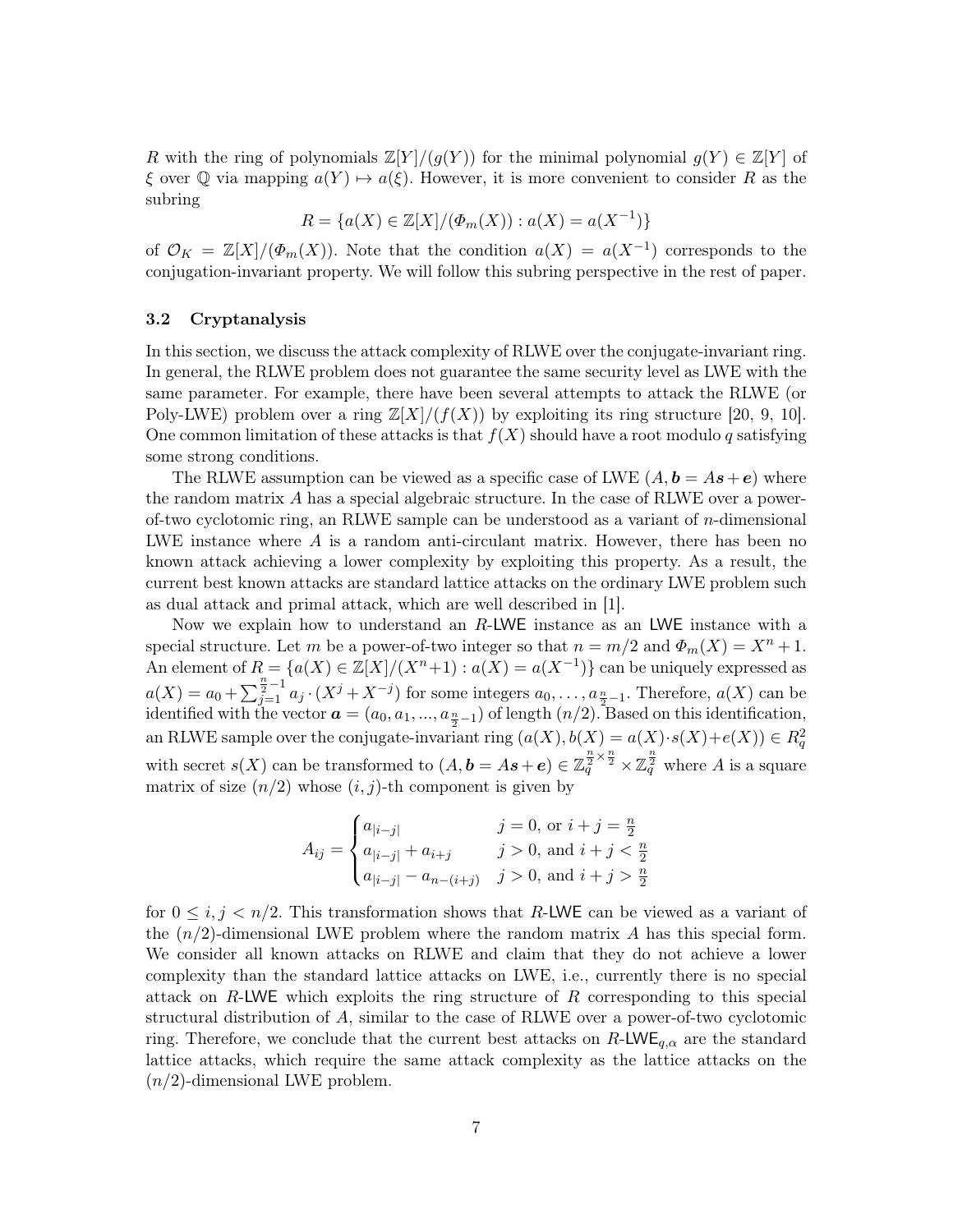Fig. 2. Polynomial representation of number fields and canonical embedding

$$
K = \mathbb{Q}(\zeta) \xrightarrow{\simeq} \mathbb{Q}[X]/(X^n + 1)
$$

$$
\uparrow \qquad \qquad \circ \qquad \qquad \uparrow Y \mapsto X + X^{-1}
$$

$$
F = \mathbb{Q}(\xi) \xrightarrow{\simeq} \mathbb{Q}[Y]/(g(Y)) \xrightarrow{\tau} \qquad \mathbb{R}^{n/2}
$$

#### 4 Approximate Homomorphic Encryption over the Real Numbers

The HEAAN scheme of Cheon et al. [13, 12] is the first HE system which supports an efficient rounding operation for approximate arithmetic. It allows us to encrypt a number of complex numbers in a single ciphertext and perform an approximate arithmetic between encrypted vectors in a SIMD manner. However, there remained one significant problem about the plaintext space.

Most of the real-world applications require computations over the purely real numbers, but the original HEAAN scheme could encrypt a complex number in each of plaintext slots. The previous researches [30, 29] used the set of real numbers as a subring of complex numbers, but this approach cannot be a fundamental solution for the following reason. Every algorithm of the original HEAAN scheme, such as homomorphic arithmetic and rounding operation, adds a small complex error to the plaintext vector. The imaginary part of an encrypted plaintext can gradually increase as the computation progressed, and finally the desired result (real part) can no longer be recovered after its imaginary part becomes larger than the ciphertext modulus. Consequently, every circuit in previous applications had a limited depth to bound the size of imaginary parts during its evaluation.

In this section, we describe a HE scheme which is optimized in the approximate computation over the real numbers compared to the original HEAAN scheme with complex plaintext slots. The security of our scheme relies on the RLWE assumption over the ring  $R = \mathbb{Z}[\xi]$  introduced in the previous section. For simplicity, the integer m will be chosen as a power of two so that  $n = m/2$  and  $\Phi_m(X) = X^n + 1$ .

## 4.1 Canonical Embedding and Packing Technique

In this subsection, we describe the canonical embedding map of the conjugate-invariant field and explain how to represent its elements. As mentioned in the previous section, the conjugate-invariant field  $F = \mathbb{Q}(\xi)$  can be identified with the polynomial ring  $\mathbb{Q}[Y]/(g(Y))$ for the minimal polynomial  $g(Y) \in \mathbb{Z}[Y]$  of  $\xi$  over  $\mathbb{Q}$ . Note that  $g(Y)$  is a polynomial of degree  $(n/2)$  satisfying  $g(X+X^{-1}) = X^{\frac{n^2}{2}}+X^{-\frac{n}{2}}$ . Let  $\xi_j = \zeta^{4j+1}+\zeta^{-(4j+1)}$  for  $0 \le j < n/2$ . Then  $\{\xi_0, \ldots, \xi_{\frac{n}{2}-1}\}\)$  forms the set of distinct roots of  $g(Y)$  since  $X^n + 1 = (X - \zeta)(X - \zeta)$  $\zeta^{3}$ )... $(X-\zeta^{m-1}) = \prod_{j=0}^{\frac{n}{2}-1} (X^{2}-\xi_{j} \cdot X+1)$ . Therefore, we have a commute diagram (Fig. 2) for a polynomial representation of number fields by identifying  $Y \mapsto X + X^{-1}$ .

Let us denote by  $\tau$  the canonical embedding of  $F = \mathbb{Q}[Y]/(g(Y))$  into  $\mathbb{C}^{n/2}$ . It sends an element  $a(Y)$  to the vector of its evaluations  $\tau(a) = (a(\xi_j))_{0 \le j \le \frac{n}{2}}$  at the roots of  $g(Y)$ .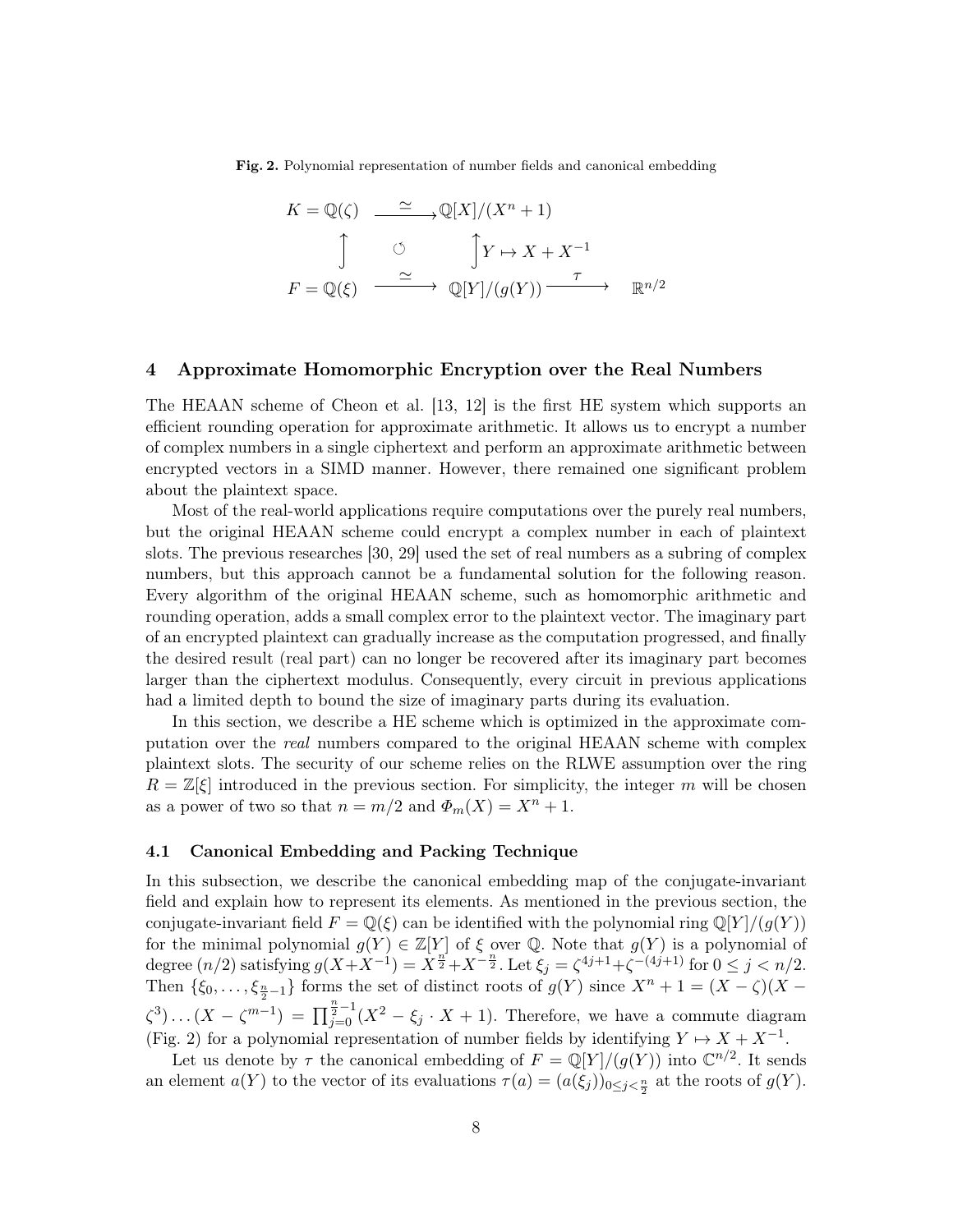Since all roots of  $q(Y)$  are real, F is a totally real number field and the image of  $\tau$  is a subring of  $\mathbb{R}^{n/2}$ . The canonical embedding norm of an element of a number field is defined by the norm of its canonical embedding. For example, we write  $||a||_{\infty}^{\text{can}} := ||\tau(a)||_{\infty}$  and  $||a||_2^{\text{can}} := ||\tau(a)||_2$  for  $a \in F$ .

The packing technique of HE system allows us to encrypt a multiple number of messages in a single ciphertext and supports the parallel computation in a SIMD manner. It has been one of the most important techniques for the performance improvements of HE schemes in terms of expansion rate and amortized computational cost. The packing method of approximate HE scheme [13] is based on the canonical embedding over the complex numbers.

We present a new packing method over the real numbers, by modifying the previous solution over the complex plane. The core idea is to restrict the domain of canonical embedding  $\tau$  to the ring of integers  $R = \mathbb{Z}[Y]/(g(Y))$ . In other words, the decoding algorithm transforms an element  $a(Y)$  of R into the vector  $\tau(a) = (a(\xi_i))_{0 \leq i \leq n/2}$  of dimension  $(n/2)$ . This vector is real as noted above. Conversely, the encoding map takes a real vector  $\boldsymbol{x} = (x_j)_{0 \leq j < n/2} \in \mathbb{R}^{n/2}$  as an input. It first computes the rounding  $\boldsymbol{x}' = \lfloor \boldsymbol{x} \rceil_{\tau(R)} \in \mathbb{R}^{n/2}$ , which is an element of  $\tau(R)$  with a small rounding error  $\|\boldsymbol{x} - \boldsymbol{x}'\|_2^{\text{can}}$ . The output is obtained by computing the inverse of  $x'$  which is an integral polynomial in  $R = \mathbb{Z}[Y]/(g(Y))$ . Our packing method is explicitly described as follows.

- Ecd(x). For given  $x = (x_j)_{0 \leq j < n/2} \in \mathbb{R}^{n/2}$ , discretize x into  $\tau(R)$ . Output the corresponding polynomial  $\mathfrak{m}(Y) = \tau^{-1} \left( \lfloor x \rfloor_{\tau(R)} \right) \in R$ .
- Dcd(m). For given  $\mathfrak{m} \in R$ , output the vector  $\mathbf{x} = (\mathfrak{m}(\xi_j))_{0 \leq j \leq n/2} \in \mathbb{R}^{n/2}$ .

The Ecd algorithm can be viewed as an approximate inverse of the decoding function with a small rounding error. One can multiply a scale factor to an input vector before the rounding operation to reduce the relative size of rounding error and preserve the precision of plaintexts. √

As a toy example, let  $n = m/2 = 4$ . Then  $\zeta_8 = \exp(\pi i/4) = (1 + i)/2$  $\exp(\pi i/4) = (1+i)/\sqrt{2}$  is an mth primitive root of unity, and we have  $\{\xi_0, \xi_1\} = \{\sqrt{2}, -\sqrt{2}\}\.$  For a real vector  $\bm{x} =$ (1.1, 2.3), its encoding polynomial with the scaling factor  $\Delta = 64$  is obtained by  $\mathfrak{m}(Y) =$  $\tau^{-1}\left(\lfloor\Delta \cdot \boldsymbol{x}\rceil_{\tau(R)}\right) = 109 - 27Y$ . Conversely, the decoded vector of  $109 - 27Y$  is computed by  $\Delta^{-1} \cdot \text{Dcd}(\mathfrak{m}) = \frac{1}{64}(109 - 27\sqrt{2}, 109 + 27\sqrt{2}) \approx (1.1065, 2.2997)$ , which is a good approximation of the original vector  $x$ .

## 4.2 Scheme Description

This subsection gives a explicit description of our HE scheme over the real numbers. Our scheme is very similar to the original HEAAN scheme, but it exploits a different ring structure  $R = \mathbb{Z}[\xi]$ . We first propose a method to represent the elements of the conjugateinvariant field F.

The number field F can be identified with  $\mathbb{Q}^{n/2}$  as a  $\mathbb{Q}$ -module. For example, an arbitrary element of  $F = \mathbb{Q}[Y]/(g(Y))$  can be uniquely expressed as the sum  $\sum_{j=0}^{\frac{n}{2}-1} a_j \cdot Y^j$ for some  $a_j \in \mathbb{Q}$ , which corresponds to the isomorphism  $a \mapsto (a_0, \ldots, a_{\frac{n}{2}-1})$  between two modules. However, this representation is not the best choice for the construction of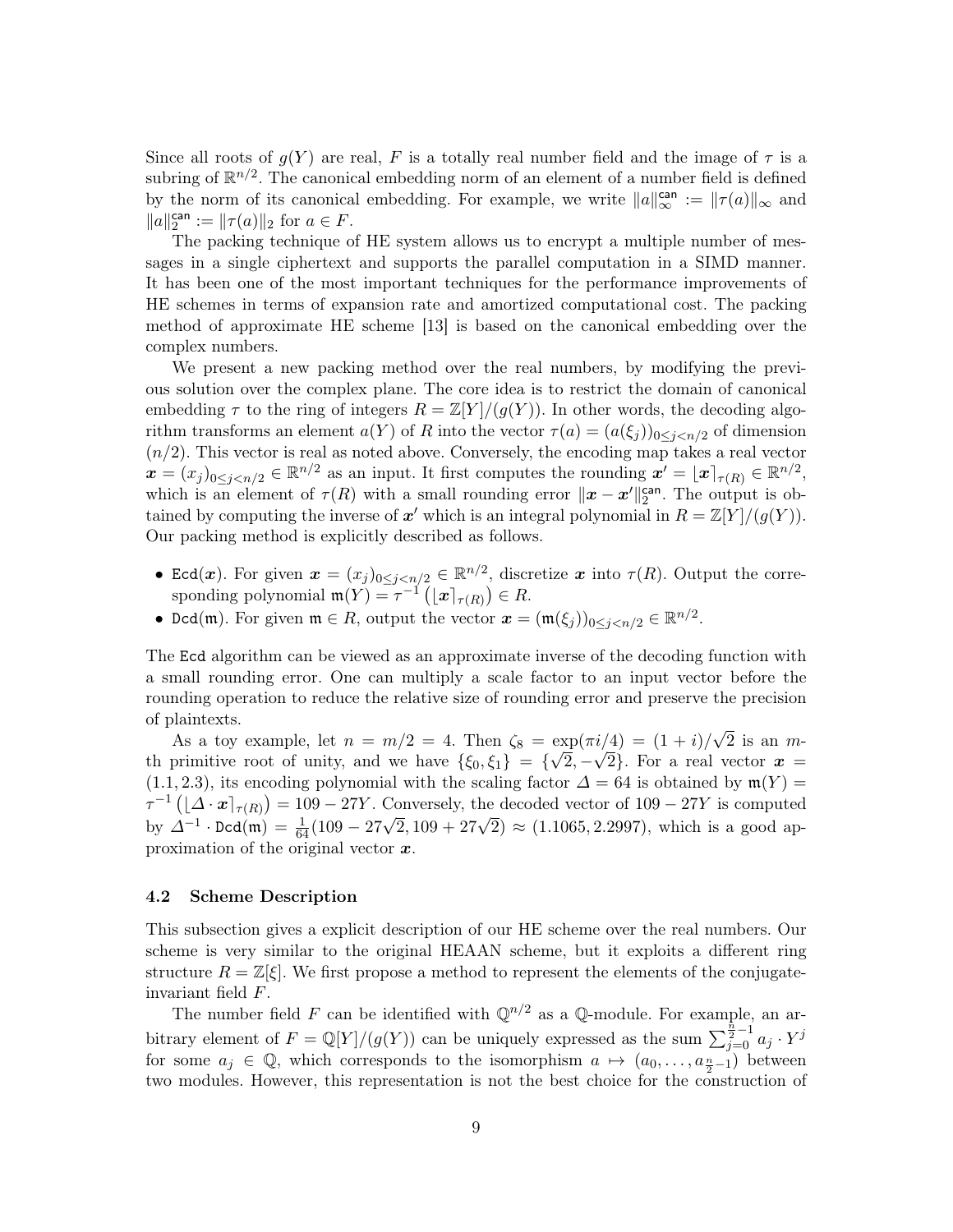HE system. One major reason is that the image  $\{\tau(1), \tau(Y), \ldots, \tau(Y^{\frac{n}{2}-1})\}$  of the basis  $\{1, Y, \ldots, Y^{\frac{n}{2}-1}\}\)$  does not form an orthogonal set in the space  $\mathbb{R}^{n/2}$ .

The conjugate-invariant field  $F = \mathbb{Q}[Y]/(g(Y))$  can be understood as a subfield of  $K = \mathbb{Q}[X]/(X^n + 1)$  by identifying  $Y = X + X^{-1}$  as noted in the previous subsection. Every element  $a(X)$  of  $F \leq K$  can be uniquely expressed as a Laurent polynomial  $a(X)$  $a_0+\sum_{i=1}^{n-1}a_i(X^i+X^{-i})$  of degree and order strictly less then  $(n/2)$  for some  $a_0,\ldots,a_{\frac{n}{2}-1}\in$ Q. In the following, an arbitrary element  $a(X)$  of F will be identified with its vector of coefficients  $(a_0, \ldots, a_{\frac{n}{2}-1}) \in \mathbb{Q}^{n/2}$ . Note that the set  $\{1, X + X^{-1}, \ldots, X^{\frac{n}{2}-1} + X^{1-\frac{n}{2}}\}$  is a basis of F (resp. R) as a module over  $\mathbb Q$  (resp. Z). In addition, the image of this basis with respect to the canonical embedding map  $\tau$  forms an orthogonal basis in  $\mathbb{R}^{n/2}$ .

This orthogonal property allows us to use an efficient rounding operation on F as well as a modulo operation over R. We define the rounding operation  $\lceil \cdot \rceil : F \to R$  by sending each of coefficients  $a_i \in \mathbb{Q}$  to the closest integer  $|a_i| \in \mathbb{Z}$ . Note that  $|a|$  is an element of R which minimizes the rounding error  $||a - \lfloor a \rfloor ||_2^{\text{can}}$  with respect to the  $\ell_2$  canonical embedding norm. Similar to the rounding operation, the modulo  $q$  operation is simply defined by the coefficient-wise modular reduction, i.e.,  $[a]_q$  is the element of  $a + qR$  which minimizes the size  $\Vert [a]_q \Vert_2^{\text{can}}$ .

- Setup $(p, 1^{\lambda}, L)$ .
	- The base integer p, the number of levels L and the security parameter  $\lambda$  are given as input. Set moduli  $q_1, q_2, ..., q_L$ , which are usually chosen as  $q_i = p^i$ .
	- Choose integers m and P, and small distributions  $\chi_{key}$ ,  $\chi_{enc}$ , and  $\chi_{err}$  over the ring R.
	- Return the parameter set params  $\leftarrow$   $(m, P, \chi_{kev}, \chi_{enc}, \chi_{err})$ .

The setup step should generate a HE parameter set that achieves  $\lambda$ -bit of security level against the best known attacks on RLWE. A security proof will be given at the end of this subsection.

- KeyGen(params).
	- Sample  $s \leftarrow \chi_{key}$ . Set the secret key as  $sk \leftarrow (1, s)$ .
	- Sample  $a \leftarrow U(R_{q_L})$  and  $e \leftarrow \chi_{err}$ . Set the public key as  $pk \leftarrow (b, a) \in R_{q_L}^2$  where  $b \leftarrow -as + e \pmod{q_L}.$
- KSGen( $s_1, s_2$ ). For  $s_1, s_2 \in R$ , sample  $a' \leftarrow U(R_{P \cdot q_L})$  and  $e' \leftarrow \chi_{err}$ . Output the switching key as  $\mathsf{swk} \leftarrow (b', a') \in R_{P \cdot q_L}^2$  where  $b' \leftarrow -a's_2 + e' + P \cdot s_1 \pmod{P \cdot q_L}$ . - Set the evaluation key as  $\mathsf{evk} \leftarrow \mathsf{KSGen}(s^2, s)$ .
- Enc<sub>pk</sub>(m). For  $m \in R$ , sample  $v \leftarrow \chi_{enc}$  and  $e_0, e_1 \leftarrow \chi_{err}$ . Output  $v \cdot pk + (m + e_0, e_1)$  $\pmod{q_L}$ .
- Dec<sub>sk</sub>(ct). For  $ct = (c_0, c_1) \in R_{q_\ell}^2$ , output  $\mathfrak{m}' = c_0 + c_1 \cdot s \pmod{q_\ell}$ .

The decryption algorithm can be simply written by  $\mathfrak{m}' \leftarrow [\langle ct, sk \rangle]_{q_\ell}$ . The encryption procedure returns a level L ciphertext ct which satisfies  $[\langle ct, sk \rangle]_{q_L} \approx \mathfrak{m}$ , i.e., we can only recover an approximate value of m from its encryption. We use the canonical embedding norm to measure the size of polynomials in R.

•  $\text{Add}(\text{ct}, \text{ct}')$ . For  $\text{ct}, \text{ct}' \in R_{q_\ell}^2$ , output  $\text{ct}_{add} \leftarrow \text{ct} + \text{ct}' \pmod{q_\ell}$ .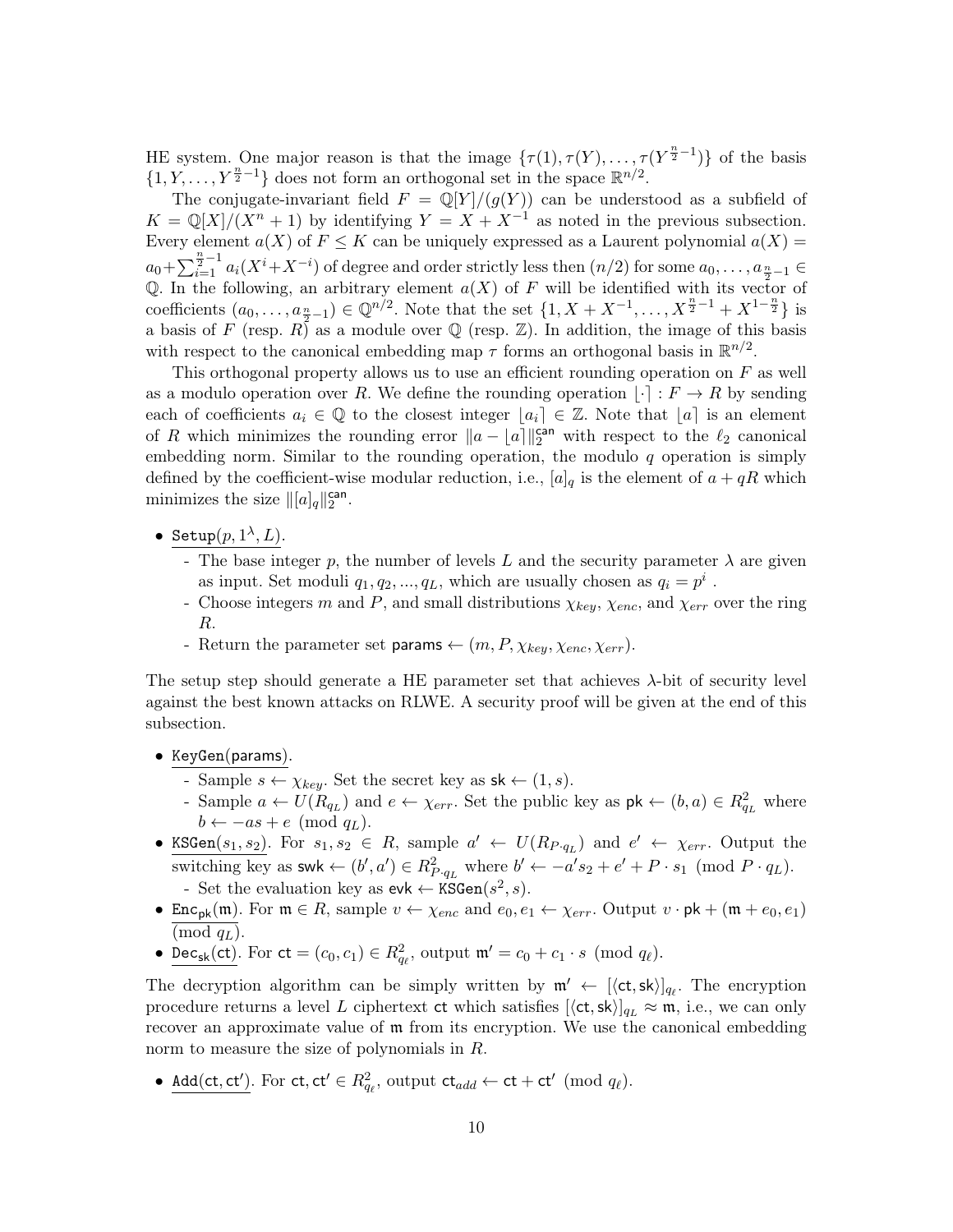- <u>Mult<sub>evk</sub>(ct, ct'</u>). For  $ct = (c_0, c_1)$ ,  $ct' = (c'_0, c'_1) \in \mathcal{R}_{q_\ell}^2$ , let  $(d_0, d_1, d_2) = (c_0c'_0, c_0c'_1 +$  $c_1c'_0, c_1c'_1$  (mod  $q_\ell$ ). Output  $ct_{mult} \leftarrow (d_0, d_1) + \lfloor P^{-1} \cdot d_2 \cdot \text{evk} \rfloor \pmod{q_\ell}$ .
- **RS**<sub> $\ell \rightarrow \ell'$ </sub> (ct). For a ciphertext ct  $\in R_{q_{\ell}}^2$  at level  $\ell$ , output  $ct' \leftarrow \lfloor (q_{\ell'}/q_{\ell}) \cdot ct \rfloor \pmod{q_{\ell'}}$ . We will omit the subscript  $(\ell \to \ell')$  when  $\ell' = \ell - 1$ .

The algorithms Add and Mult<sub>evk</sub> perform the arithmetic operations over encrypted plaintexts. The rescaling procedure  $RS_{\ell \to \ell'}(\cdot)$  transforms a level  $\ell$  encryption of m into an encryption of  $(q_{\ell'}/q_{\ell}) \cdot \mathfrak{m}$  of level  $\ell'$  securely. We show the correctness of our scheme and estimate the size of noise in Appendix.

Security. We claim that our HE scheme is IND-CPA secure under the hardness of RLWE problems over the ring R. It can be shown by considering the following three distributions:

$$
\mathcal{D}_1 = \{ (\mathsf{pk}, \mathsf{ct}) : \mathsf{pk} \leftarrow \text{KeyGen}(\text{params}), \mathsf{ct} \leftarrow \text{Enc}_{\mathsf{pk}}(0) \},
$$
\n
$$
\mathcal{D}_2 = \{ (\mathsf{pk}, \mathsf{ct}) : \mathsf{pk} \leftarrow U(\mathcal{R}_q^2), \mathsf{ct} \leftarrow \text{Enc}_{\mathsf{pk}}(0) \},
$$
\n
$$
\mathcal{D}_3 = \{ (\mathsf{pk}, \mathsf{ct}) : \mathsf{pk} \leftarrow U(\mathcal{R}_q^2), \mathsf{ct} \leftarrow U(\mathcal{R}_q^2) \}.
$$

First, the distributions  $\mathcal{D}_1$  and  $\mathcal{D}_2$  are computationally indistinguishable under the assumption of R-LWE<sub>q<sub>L, Xerr</sub> ( $\chi_{key}$ ) since the key generation step samples s from  $\chi_{key}$  and generates</sub> an RLWE sample pk of parameter  $(q_L, \chi_{err})$ . The second and third distributions are computationally indistinguishable as long as  $R$ -LWE $_{q_L,\chi_{err}}(\chi_{enc})$  since a sample from  $\mathcal{D}_2$  forms two independent RLWE samples of parameter  $(q_L, \chi_{err})$  with a secret  $v \leftarrow \chi_{enc}$ . Finally, the evaluation key  $evk \leftarrow KSGen(s^2, s)$  can be viewed as an encryption of  $s^2$  encrypted by the secret s. The distribution of evk can be indistinguishable from the uniform distribution on  $\mathcal{R}_{P \cdot q_L}^2$  under the assumption of circular security when the R-LWE<sub>P</sub>· $_{q_L, \chi_{err}}(\chi_{key})$  problem is hard.

#### 4.3 Implications of the Conjugate-invariant Ring

This section compares our approximate HE scheme over the real numbers with the original HEAAN scheme from a variety of perspectives. We claim that our scheme can have twice as many plaintext slots as HEAAN while guaranteeing the same security level and performance. Furthermore, the utilization of the conjugate-invariant ring fundamentally blocks the complex explosion problem of HEAAN which possibly effect on the most significant bits of real messages.

Representation of ring elements. Our HE scheme is constructed over the residue ring  $R_q = \{a(X) \in \mathbb{Z}_q[X]/(X^n + 1) : a(X) = a(X^{-1})\}$  for an integer q. We introduce two methods to represent the ring elements of  $R<sub>q</sub>$  with different pros and cons.

Basically we use the coefficient representation  $(a_0, \ldots, a_{n-1}) \in \mathbb{Z}_q^{n/2}$  of  $a(X) \in R_q$  as described in the previous subsection. The coefficient representation is useful to perform the non-arithmetic operations such as the rounding operation in rescaling procedure. However, we have to consider the following representation for an efficient multiplication between polynomials in  $R_q$ .

Suppose that q is an integer such that there exists an m-th primitive root  $\omega_m$  of unity in  $\mathbb{Z}_q$ . Note that  $\omega_n := \omega_m^2$  (resp.  $\omega_{\frac{n}{2}} := \omega_m^4$ ) is an *n*-th (resp.  $(n/2)$ -th) primitive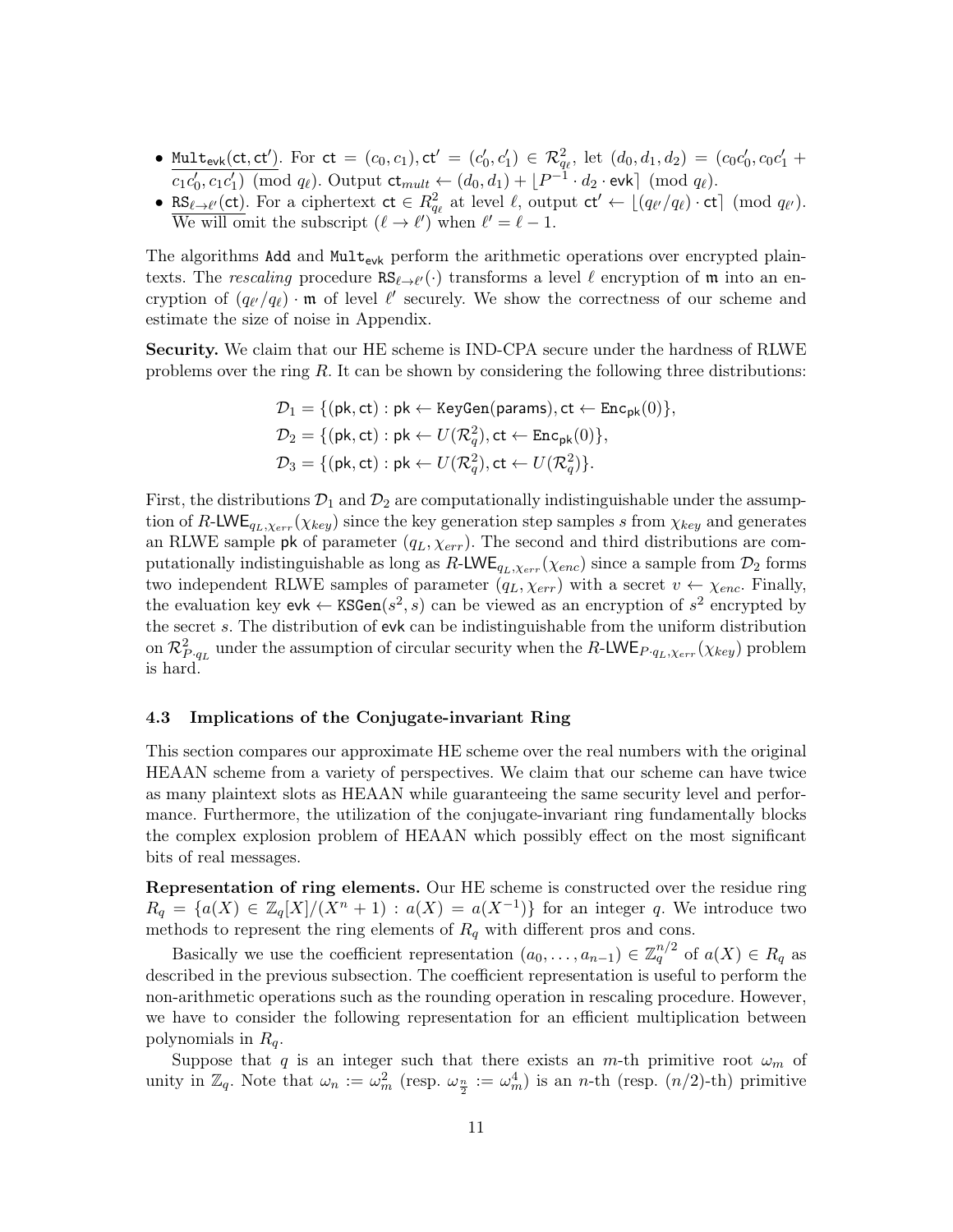root of unity in  $\mathbb{Z}_q$ . The map  $Z_q[X]/(X^n+1) \to \mathbb{Z}_q^n$ ,  $a \mapsto (a(\omega_m), a(\omega_m^3), \dots, a(\omega_m^{m-1}))$ is a ring isomorphism since the m-th cyclotomic polynomial is expressed as a product  $X^{n} + 1 = (X - \omega_{m}^{n})(X - \omega_{m}^{3}) \dots (X - \omega_{m}^{2n-1})$  modulo q. We point out that an element  $a \in \mathbb{Z}_q[X]/(X^n+1)$  is contained in the subring  $R_q$  if and only if  $a(\omega_m^j) = a(\omega_m^{2n-j})$  for all  $j = 1, 3, \ldots, n - 1$ . Therefore, the map  $a \mapsto \hat{a} = (a(\omega_m), a(\omega_m^5), \ldots, a(\omega_m^{m-3}))$  is an ring isomorphism from  $R_q$  to  $\mathbb{Z}_q^{n/2}$  satisfying  $\widehat{a \cdot b} = \hat{a} \odot \hat{b}$  for any  $a, b \in R_q$ , where  $\odot$  denotes the Hadamard (component-wise) multiplication between vectors. It enables us to perform an arithmetic operation of  $R_q$  in  $O(n)$  modulo q operations, but the rescaling procedure cannot be done under this representation.

**Complexity of ring operations.** The conversion between two representations  $a \mapsto \hat{a}$  is one of the most important parts to improve the efficiency of the HE system on  $R<sub>q</sub>$ . It can be viewed as a linear transformation on  $\mathbb{Z}_q^{n/2}$  by identifying the elements of  $R_q$  with their coefficient vectors.

The NTT is a discrete Fourier transform over a finite field. Specifically, the NTT over the finite field  $\mathbb{Z}_q$  with an m-th primitive root  $\omega_m$  of unity modulo q, denoted by  $NTT_m(\cdot)$ , converts a polynomial in  $\mathbb{Z}_q[X]/(X^m-1)$  into a vector in  $\mathbb{Z}_q^m$  by  $a \mapsto (a(\omega_m^j))_{0 \leq j < m}$ . The NTT is a ring isomorphism between  $\mathbb{Z}_q[X]/(X^m-1)$  and  $\mathbb{Z}_q^m$ , and its inverse is denoted by INTT<sub>m</sub>(.). The NTT conversion can be understood as a linear map from  $\mathbb{Z}_q^n$  to  $\mathbb{Z}_q^n$  whose matrix representation is the  $m \times m$  Vandermonde matrix generated by  $\{1, \omega_m, \ldots, \omega_m^{m-1}\}.$ The FFT algorithm can compute  $\text{NTT}_m(\cdot)$  in  $O(m \cdot \log m)$  operations in  $\mathbb{Z}_q$ .

There have been suggested several methods to modify the NTT conversion to perform some operations used in cryptographic schemes. For example, Alkim et al. [2] and Longa-Naehrig [31] exploit a variant of NTT to make an efficient conversion between distinct representations of a ring element in  $\mathbb{Z}_q[X]/(X^n + 1)$ . In the following, we propose a specialized FFT algorithm to perform the linear transformation  $a \mapsto \hat{a}$  on  $R_q$  efficiently.

The main idea is to express the linear transformation  $a \mapsto \hat{a}$  by a composition of  $(n/2)$ dimensional NTT conversion and a few simple arithmetic operations. To be precise, the equality

$$
a(\omega_m^{4j+1}) = a(\omega_m \cdot \omega_{\frac{n}{2}}^j) = a_0 + \sum_{i=1}^{\frac{n}{2}-1} a_i \left( \omega_m^i \cdot \omega_{\frac{n}{2}}^{ij} + \omega_m^{-i} \cdot \omega_{\frac{n}{2}}^{-ij} \right)
$$
  
=  $a_0 + \sum_{i=1}^{\frac{n}{2}-1} a_i \cdot \omega_m^i \cdot \omega_{\frac{n}{2}}^{ij} + \sum_{i=1}^{\frac{n}{2}-1} a_{\frac{n}{2}-i} \cdot \omega_m^{-(\frac{n}{2}-i)} \cdot \omega_{\frac{n}{2}}^{ij}$   
=  $a_0 + \sum_{i=1}^{\frac{n}{2}-1} \left( a_i \cdot \omega_m^i + a_{\frac{n}{2}-i} \cdot \omega_m^{-(\frac{n}{2}-i)} \right) \omega_{\frac{n}{2}}^{ij} = \tilde{a}(\omega_{\frac{n}{2}}^j)$ 

holds for any  $0 \leq j < \frac{n}{2}$  where

$$
\tilde{a}(X) = a_0 + \left(a_1 \cdot \omega_m + a_{\frac{n}{2}-1} \cdot \omega_m^{\frac{1-n}{2}}\right)X + \dots + \left(a_{\frac{n}{2}-1} \cdot \omega_m^{\frac{n}{2}-1} + a_1 \cdot \omega_m^{-1}\right)X^{\frac{n}{2}-1}.
$$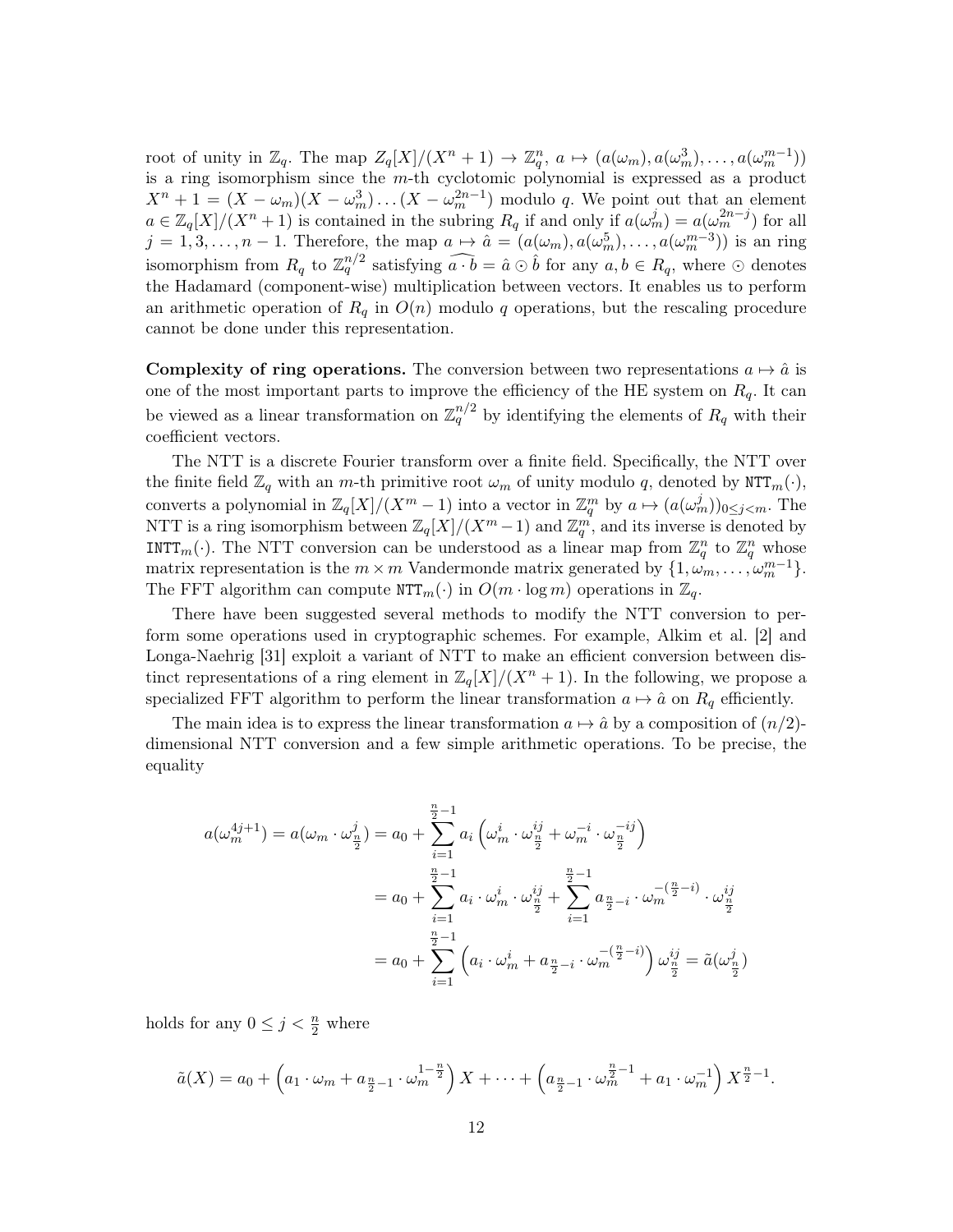

Therefore, the linear transformation  $a \mapsto \hat{a}$  can be written by the composition of NTT<sub>n/2</sub> and a simple arithmetic operation

$$
(a_0, \ldots, a_{\frac{n}{2}-1}) \mapsto \left(a_0, a_1 \cdot \omega_m + a_{\frac{n}{2}-1} \cdot \omega_m^{\frac{1-n}{2}}, \ldots, a_{\frac{n}{2}-1} \cdot \omega_m^{\frac{n}{2}-1} + a_1 \cdot \omega_m^{-1}\right),
$$

and we can compute its inverse by

$$
a = \left(\tilde{a}_0, 2^{-1} \cdot (\tilde{a}_1 \cdot \omega_m^{-1} + \tilde{a}_{\frac{n}{2}-1} \cdot \omega_m), \dots, 2^{-1} \cdot (\tilde{a}_{\frac{n}{2}-1} \cdot \omega_m^{-1} - \tilde{a}_1 \cdot \omega_m^{\frac{n}{2}-1})\right)
$$

for  $\tilde{a} = (\tilde{a}_0, \dots, \tilde{a}_{\frac{n}{2}-1}) \leftarrow \text{INTT}_{n/2}(\hat{a})$ .

Now let us consider the multiplication of polynomials in the conjugate-invariant ring R. For given polynomials  $a, b \in R_q$  with coefficient representation, we compute their product  $c = a \cdot b$  by computing  $\hat{c} = \widehat{a \cdot b} = \hat{a} \odot \hat{b}$  and recovering c from  $\hat{c}$ . It consists of three Hadamard multiplications on  $\mathbb{Z}_q^{n/2}$ , two NTT<sub>n/2</sub> conversions, and a single INTT<sub>n/2</sub>. Since the Hadamard multiplication takes only  $O(n)$ , the complexity of a multiplication over the special ring  $R_q$  can be estimated by three NTT conversions of dimension  $(n/2)$ , while a multiplication over the ring  $\mathbb{Z}_q[X]/(X^n + 1)$  includes three NTT conversions of dimension n. As a result, the computational cost of an arithmetic operation on  $R_q$  is almost half that of the m-th cyclotomic ring.

#### 4.4 Application to Fixed-Point Operation

The HEAAN scheme is able to evaluate a circuit approximately, and specifically our variant is optimized in an arithmetic over the real numbers. We explain how to use our scheme to perform the fixed-point operation with a finite precision.

As described in Section 4.1, a real-valued vector can be identified with a polynomial in the conjugate-invariant ring R via the canonical embedding  $\tau$ . For the use of our scheme in fixed-point operation, the base  $p$  in scheme description will be chosen as a scaling factor. So an arbitrary real vector  $\bm{x} \in \mathbb{R}^{n/2}$  is encoded to a polynomial  $\mathfrak{m} \in R$  such that  $\mathfrak{m} \approx p \cdot \tau^{-1}(\bm{x})$ with a small rounding error. An encryption procedure induces an additional error so that an encryption of  $\mathfrak m$  is a pair  $ct = (c_0, c_1) \in R^2_{q_L}$  satisfying  $[c_0+c_1 \cdot s]_{q_L} = \mathfrak m + e \approx p \cdot \tau^{-1}(\boldsymbol{x})$ for some small error e. The precision of an encrypted plaintext is decided by a scaling factor p and the size of errors, i.e., we can use a larger scaling factor to keep more significant bits.

Let  $ct_i$  be an encryption of  $m_i \approx p \cdot \tau^{-1}(x_i)$  for  $i = 1, 2$ . Then their homomorphic multiplication returns a ciphertext  $ct_{mult}$  encrypting

$$
\mathfrak{m}_1 \cdot \mathfrak{m}_2 \approx p^2 \cdot \tau^{-1}(\boldsymbol{x}_1) \cdot \tau^{-1}(\boldsymbol{x}_2) = p^2 \cdot \tau^{-1}(\boldsymbol{x}_1 \odot \boldsymbol{x}_2)
$$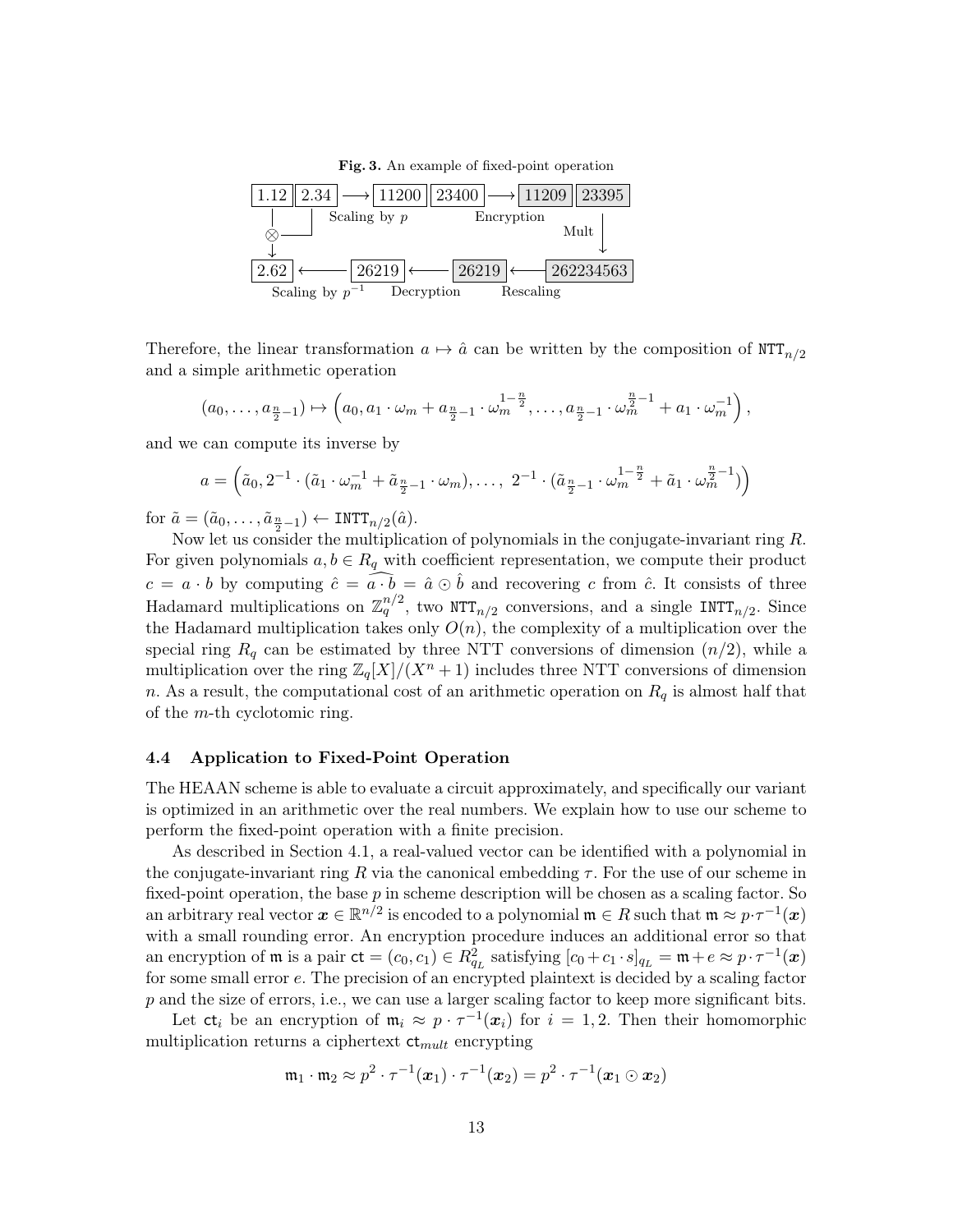| Approximate HE            |             | Ours $(2n,q)$   HEAAN $(n,q)$ |
|---------------------------|-------------|-------------------------------|
| Number of plaintext slots | 'N          | n/2                           |
| NTT dimension             | 'N          |                               |
| Bit size of ciphertexts   | $2n \log q$ | $2n \log q$                   |

Table 1. Comparison of our scheme and HEAAN

which is an encoding of the slot-wise product  $x_1 \odot x_2$  with scaling factor  $p^2$ . Then, we can use the rescaling procedure  $RS(\cdot)$  to obtain an encryption of  $p \cdot \tau^{-1}(\boldsymbol{x}_1 \odot \boldsymbol{x}_2)$  and recover the initial scaling factor  $p$ . In Fig. 3, we describe an example of fixed-point multiplication between 1.12 and 2.34 with scaling factor  $p = 10<sup>4</sup>$ . Numbers in gray boxes represent the encrypted values in plaintext slots.

The scaling factor stays the same and the rescaling procedure reduces a ciphertext level by one. Therefore, for the evaluation of a circuit with depth  $L$ , the bitsize of largest ciphertext modulus should be  $O(L \cdot \log p)$  which grows linearly on the depth and bit precision of plaintext, compared to the exponential growth based on the HE schemes for exact computations without rounding operation [8, 21].

# 5 Discussions

#### 5.1 Comparison with HEAAN

The security of our scheme relies on the hardness of R-LWE problem. From the cryptanalysis on RLWE over the conjugate-invariant ring in Section 3.2, our approximate HE scheme over  $R = \{a(X) \in \mathbb{Z}[X]/(X^{2n} + 1) : a(X) = a(X^{-1})\}$  has (approximately) the same security level as the original HEAAN over  $\mathbb{Z}[X]/(X^n + 1)$  for a power-of-two integer  $n$ , while the other parameters are set equal. In this setting, the maximum number of plaintexts packed in a single ciphertext in our scheme is n, while that of HEAAN is  $(n/2)$ . This implies our approximate HE scheme supports twice more parallel computations than HEAAN in a SIMD manner.

Since it requires  $n \log q$  bits to express an element of the form  $a_0 + \sum_{i=1}^{n-1} a_i (X^i + X^{-i}) \in$  $R_q$ , both schemes essentially have the same key size and ciphertext size. Furthermore, both schemes exploit the NTT of dimension  $n$  for a ring multiplication, so they have almost same arithmetic complexity. As a result, our scheme over the dimension  $2n$  actually performs as well as HEAAN over the dimension  $n$  while carrying a definite advantage in the number of plaintext slots.

# 5.2 Full RNS Variant

Many of ring-based HE schemes such as BGV [8, 23] and BFV [7, 21] require polynomial arithmetic over a huge modulus. Recent implementations of HE schemes [37, 27] exploit the Residue Number System (RNS) for the performance improvements. In particular, there have been suggested some variants of BFV [4, 25] which can be implemented without highprecision arithmetic.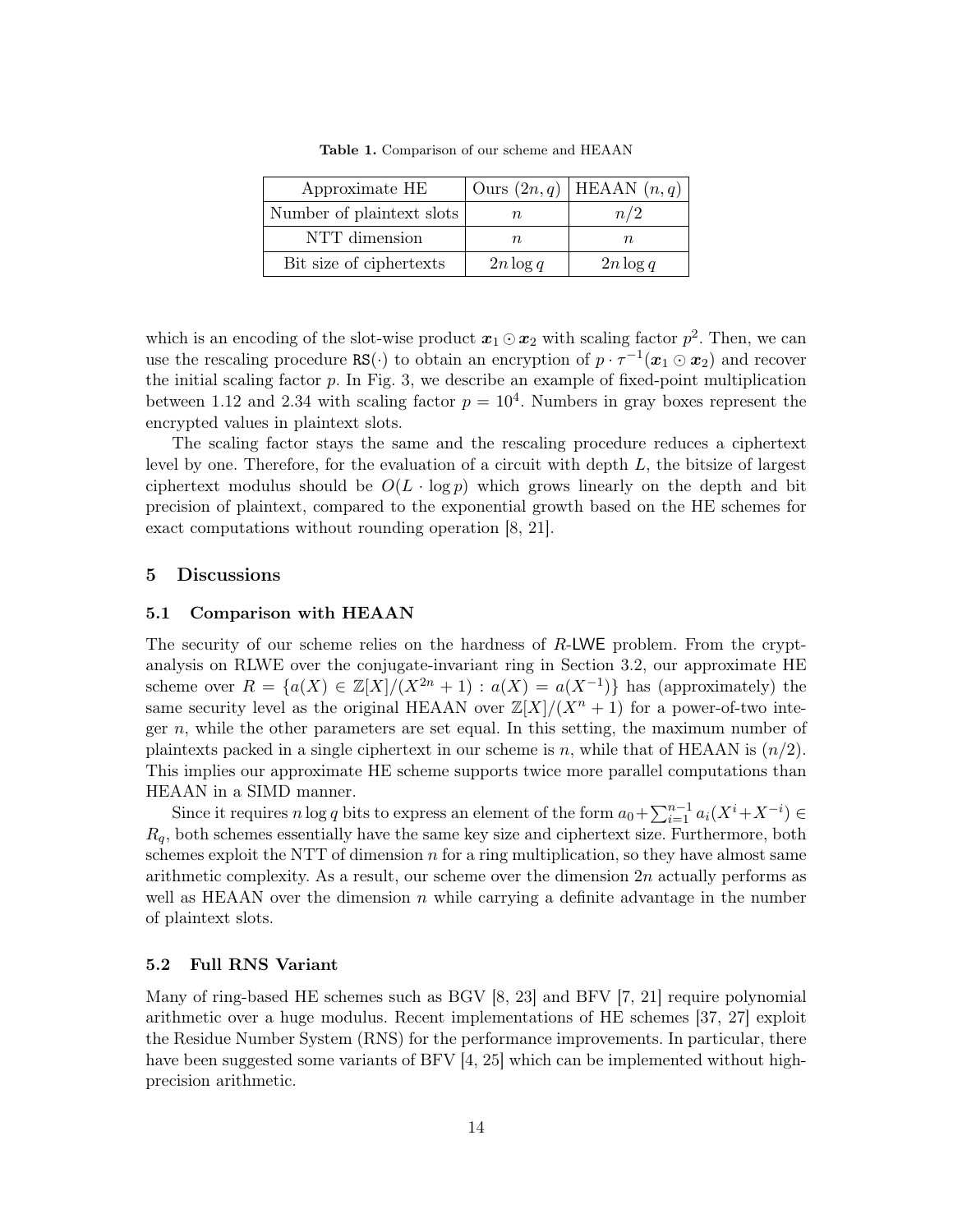In both the original HEAAN and our scheme, ciphertext moduli are chosen to be powers of a base because the scaling factor of a rescaling procedure is equal to the ratio of two consecutive ciphertext moduli. Unfortunately, this restriction makes it difficult to apply the existing RNS techniques to HEAAN.

Cheon et al. [11] recently proposed a method to fully eliminate the high-precision arithmetic of HEAAN based on the approximate base. We leave it to the reader to check that this idea can be directly applied to our scheme.

## References

- 1. M. Albrecht, M. Chase, H. Chen, J. Ding, S. Goldwasser, S. Gorbunov, J. Hoffstein, K. Lauter, S. Lokam, D. Micciancio, D. Moody, T. Morrison, A. Sahai, and V. Vaikuntanathan. Homomorphic encryption security standard. Technical report, HomomorphicEncryption.org, Cambridge MA, March 2018.
- 2. E. Alkim, L. Ducas, T. Pöppelmann, and P. Schwabe. Post-quantum key exchange—a new hope. In Proceedings of the 25th USENIX Security Symposium, pages 327–343. USENIX Association, 2016.
- 3. S. Arita and S. Handa. Subring Homomorphic Encryption. In International Conference on Information Security and Cryptology, pages 112–136. Springer, 2018.
- 4. J.-C. Bajard, J. Eynard, M. A. Hasan, and V. Zucca. A full rns variant of fv like somewhat homomorphic encryption schemes. In *International Conference on Selected Areas in Cryptography*, pages 423–442. Springer, 2016.
- 5. J. W. Bos, K. Lauter, J. Loftus, and M. Naehrig. Improved security for a ring-based fully homomorphic encryption scheme. In Cryptography and Coding, pages 45–64. Springer, 2013.
- 6. C. Boura, N. Gama, and M. Georgieva. Chimera: a unified framework for b/fv, tfhe and heaan fully homomorphic encryption and predictions for deep learning. Cryptology ePrint Archive, Report 2018/758, 2018. https://eprint.iacr.org/2018/758.
- 7. Z. Brakerski. Fully homomorphic encryption without modulus switching from classical GapSVP. In Advances in Cryptology–CRYPTO 2012, pages 868–886. Springer, 2012.
- 8. Z. Brakerski, C. Gentry, and V. Vaikuntanathan. (Leveled) fully homomorphic encryption without bootstrapping. In Proc. of ITCS, pages 309–325. ACM, 2012.
- 9. W. Castryck, I. Iliashenko, and F. Vercauteren. Provably weak instances of ring-lwe revisited. In Annual International Conference on the Theory and Applications of Cryptographic Techniques, pages 147–167. Springer, 2016.
- 10. H. Chen, K. Lauter, and K. E. Stange. Attacks on the Search RLWE Problem with Small Errors. SIAM Journal on Applied Algebra and Geometry, 1(1):665–682, 2017.
- 11. J. H. Cheon, K. Han, A. Kim, M. Kim, and Y. Song. A Full RNS Variant of Approximate Homomorphic Encryption. Cryptology ePrint Archive, Report 2018/931, 2018. https://eprint.iacr.org/2018/931.
- 12. J. H. Cheon, K. Han, A. Kim, M. Kim, and Y. Song. Bootstrapping for Approximate Homomorphic Encryption. In EUROCRYPT 2018, Lecture Notes in Computer Science. Springer, 2018.
- 13. J. H. Cheon, A. Kim, M. Kim, and Y. Song. Homomorphic encryption for arithmetic of approximate numbers. In Advances in Cryptology–ASIACRYPT 2017: 23rd International Conference on the Theory and Application of Cryptology and Information Security, pages 409–437. Springer, 2017.
- 14. J. H. Cheon, D. Kim, Y. Kim, and Y. Song. Ensemble method for privacy-preserving logistic regression based on homomorphic encryption. IEEE Access, 6:46938–46948, 2018.
- 15. I. Chillotti, N. Gama, M. Georgieva, and M. Izabachène. Faster fully homomorphic encryption: Bootstrapping in less than 0.1 seconds. In Advances in Cryptology–ASIACRYPT 2016: 22nd International Conference on the Theory and Application of Cryptology and Information Security, pages 3–33. Springer, 2016.
- 16. A. Costache and N. P. Smart. Which ring based somewhat homomorphic encryption scheme is best? In Cryptographers' Track at the RSA Conference, pages 325–340. Springer, 2016.
- 17. R. Dathathri, O. Saarikivi, H. Chen, K. Laine, K. Lauter, S. Maleki, M. Musuvathi, and T. Mytkowicz. Chet: Compiler and runtime for homomorphic evaluation of tensor programs. arXiv preprint arXiv:1810.00845, 2018.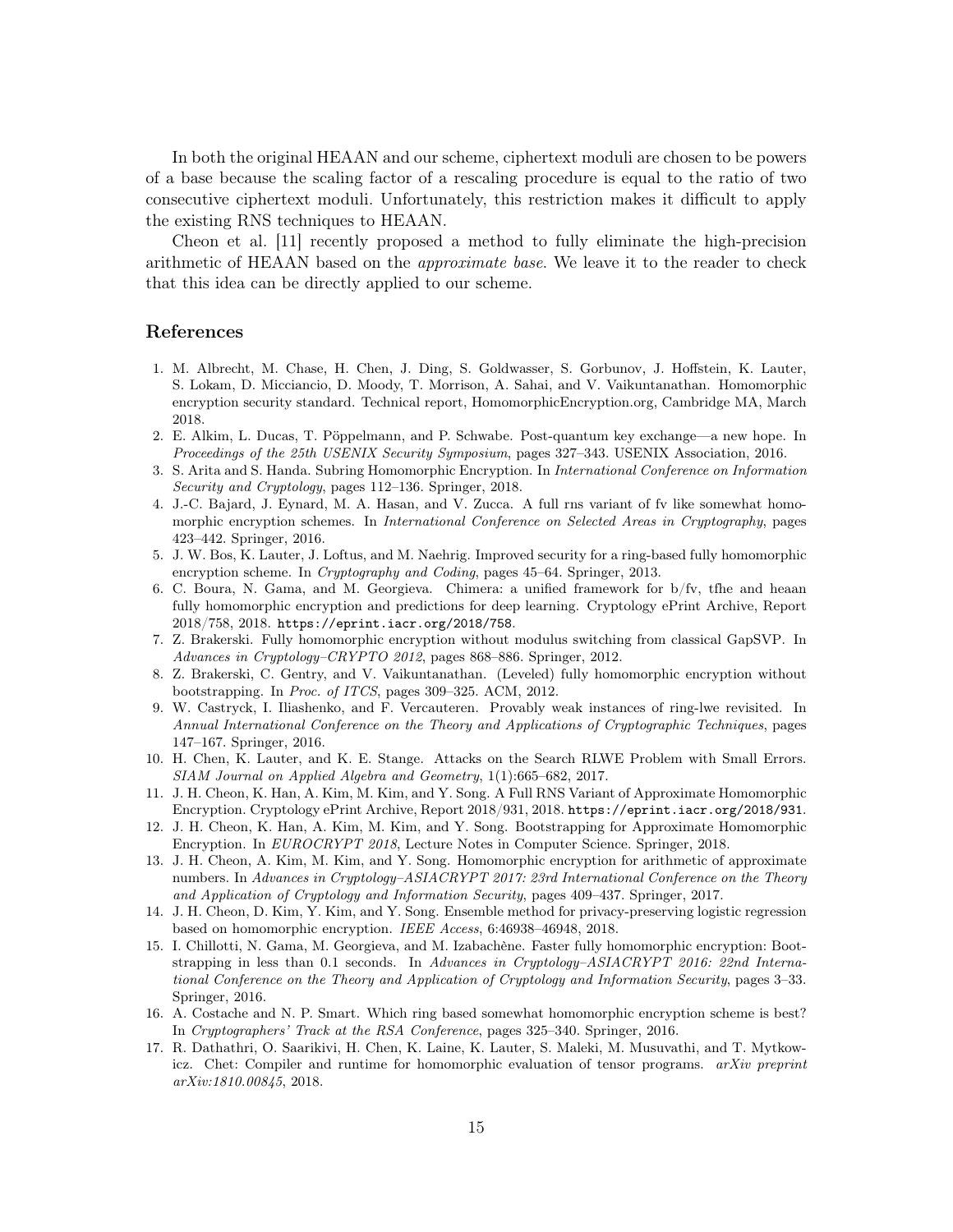- 18. M. v. Dijk, C. Gentry, S. Halevi, and V. Vaikuntanathan. Fully homomorphic encryption over the integers. In Advances in Cryptology–EUROCRYPT 2010, pages 24–43. Springer, 2010.
- 19. L. Ducas and D. Micciancio. FHEW: Bootstrapping homomorphic encryption in less than a second. In Advances in Cryptology–EUROCRYPT 2015, pages 617–640. Springer, 2015.
- 20. Y. Elias, K. E. Lauter, E. Ozman, and K. E. Stange. Provably weak instances of ring-lwe. In Annual Cryptology Conference, pages 63–92. Springer, 2015.
- 21. J. Fan and F. Vercauteren. Somewhat practical fully homomorphic encryption. IACR Cryptology ePrint Archive, 2012:144, 2012.
- 22. C. Gentry. Fully homomorphic encryption using ideal lattices. In Proceedings of the Forty-first Annual ACM Symposium on Theory of Computing, STOC '09, pages 169–178. ACM, 2009.
- 23. C. Gentry, S. Halevi, and N. P. Smart. Homomorphic evaluation of the AES circuit. In Advances in Cryptology–CRYPTO 2012, pages 850–867. Springer, 2012.
- 24. C. Gentry, A. Sahai, and B. Waters. Homomorphic encryption from learning with errors: Conceptuallysimpler, asymptotically-faster, attribute-based. In Advances in Cryptology–CRYPTO 2013, pages 75– 92. Springer, 2013.
- 25. S. Halevi, Y. Polyakov, and V. Shoup. An improved rns variant of the bfv homomorphic encryption scheme. Cryptology ePrint Archive, Report 2018/117, 2018. https://eprint.iacr.org/2018/117.
- 26. S. Halevi and V. Shoup. Design and implementation of a homomorphic-encryption library. IBM Research (Manuscript), 2013.
- 27. S. Halevi and V. Shoup. An implementation of homomorphic encryption, 2014. https://github.com/ shaih/HElib/.
- 28. X. Jiang, M. Kim, K. Lauter, and Y. Song. Secure outsourced matrix computation and application to neural networks. In Proceedings of the 2018 ACM SIGSAC Conference on Computer and Communications Security, pages 1209–1222. ACM, 2018.
- 29. A. Kim, Y. Song, M. Kim, K. Lee, and J. H. Cheon. Logistic regression model training based on the approximate homomorphic encryption. BMC Medical Genomics, 11(4):83, 2018.
- 30. M. Kim, Y. Song, S. Wang, Y. Xia, and X. Jiang. Secure logistic regression based on homomorphic encryption: Design and evaluation. JMIR medical informatics, 6(2), 2018.
- 31. P. Longa and M. Naehrig. Speeding up the number theoretic transform for faster ideal latticebased cryptography. In International Conference on Cryptology and Network Security, pages 124–139. Springer, 2016.
- 32. V. Lyubashevsky, C. Peikert, and O. Regev. On ideal lattices and learning with errors over rings. In Advances in Cryptology–EUROCRYPT 2010, pages 1–23, 2010.
- 33. C. Peikert. An efficient and parallel Gaussian sampler for lattices. In Annual Cryptology Conference, pages 80–97. Springer, 2010.
- 34. C. Peikert, O. Regev, and N. Stephens-Davidowitz. Pseudorandomness of ring-lwe for any ring and modulus. In Proceedings of the 49th Annual ACM SIGACT Symposium on Theory of Computing, pages 461–473. ACM, 2017.
- 35. O. Regev. On lattices, learning with errors, random linear codes, and cryptography. In Proceedings of the Thirty-seventh Annual ACM Symposium on Theory of Computing, STOC '05, pages 84–93. ACM, 2005.
- 36. M. Rosca, D. Stehlé, and A. Wallet. On the ring-lwe and polynomial-lwe problems. In Annual International Conference on the Theory and Applications of Cryptographic Techniques, pages 146– 173. Springer, 2018.
- 37. Simple Encrypted Arithmetic Library (release 3.0.0). http://sealcrypto.org, Oct. 2018. Microsoft Research, Redmond, WA.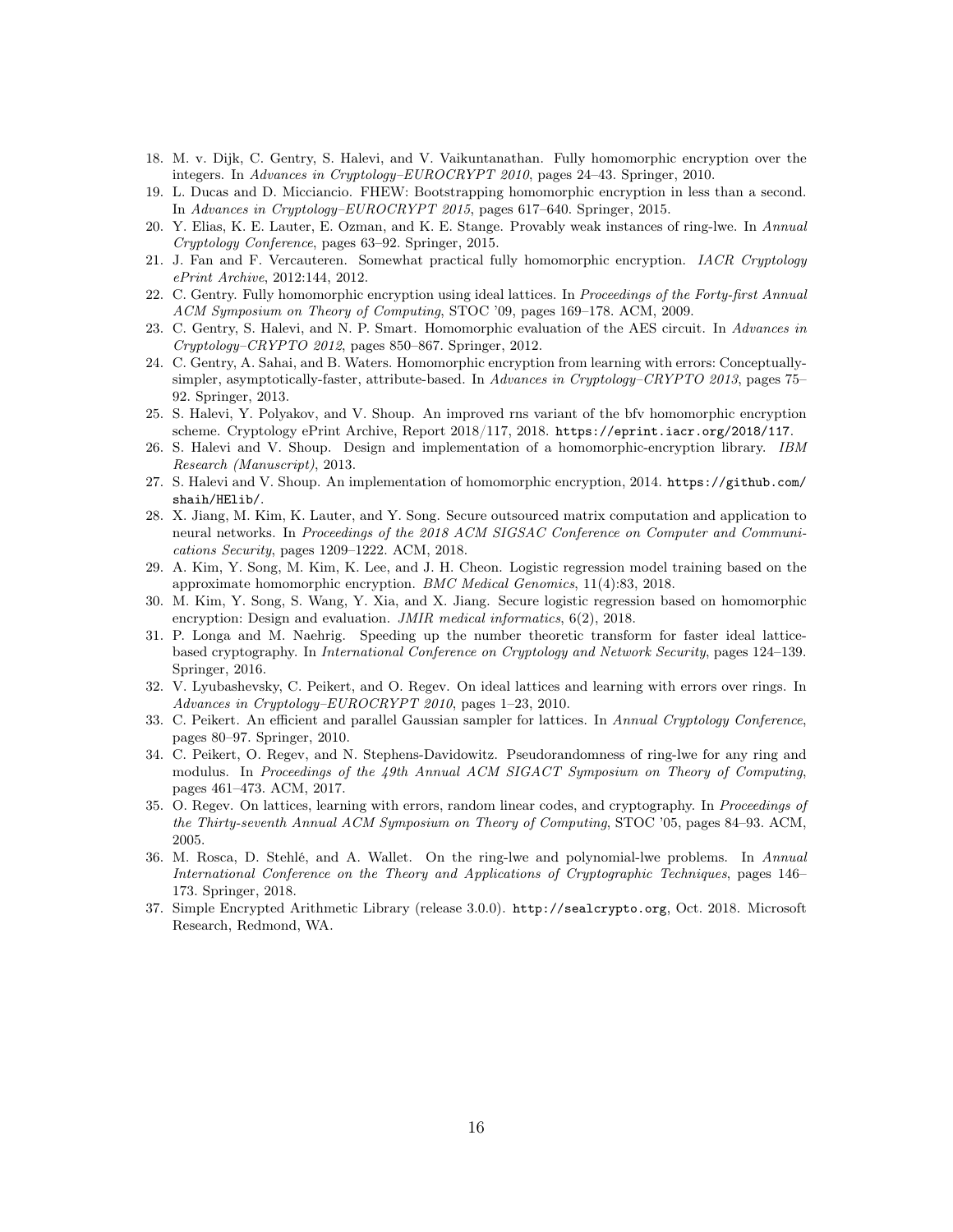# A Noise Analysis

We show the correctness of our scheme and analyze the noise from homomorphic operations. If we identify an element of  $a \in F$  with its coefficient vector  $(a_0, \ldots, a_{\frac{n}{2}-1})$  such that  $a = a_0 + \sum_{j=1}^{\frac{n}{2}-1} a_j \cdot (X^j + X^{-j}),$  then its canonical embedding can be represented by

$$
\tau(a) = \left( a_0 + \sum_{i=1}^{\frac{n}{2}-1} a_i \cdot (\zeta^{(4i+1)j} + \zeta^{-(4i+1)j}) \right)_{0 \le j < \frac{n}{2}}
$$

$$
= a_0 \cdot \mathbf{u}_0 + \sum_{j=1}^{\frac{n}{2}-1} a_j \cdot \mathbf{u}_j
$$

for the orthogonal vectors  $\mathbf{u}_0 = (1, \ldots, 1)$  and  $\mathbf{u}_i = (\zeta^{(4i+1)j} + \zeta^{-(4i+1)j})_{0 \leq j \leq \frac{n}{2}}$  in  $\mathbb{R}^{n/2}$ . Note that  $\|\boldsymbol{u}_0\|_2^2 = \frac{n}{2}$  $\frac{n}{2}$  and  $\|\mathbf{u}_j\|_2^2 = n$ .

For a random variable  $X, E[X]$  denotes the expected value of X. We follow a heuristic approach of Halevi and Shoup [26] which estimates the noise variance of its canonical embedding. Namely, we consider a as a random variable over  $F$ , then the expected squared  $\ell_2$  canonical norm of a is given by

$$
\mathbf{E}\left[ (\|a\|_2^{\text{can}})^2 \right] = n \cdot \mathbf{E}\left[ \frac{1}{2} \cdot a_0^2 + \sum_{i=1}^{\frac{n}{2}-1} a_i^2 \right] \leq n \cdot \mathbf{E}\left[ \|a\|_2^2 \right].
$$

Therefore, each entry of  $\tau(a)$  has a variance  $V \approx 2 \cdot E\left[\|a\|_2^2\right]$ , and we call V the noise variance of a.

We choose the distributions  $\chi_{err}$ ,  $\chi_{key}$ , and  $\chi_{enc}$  on R as follows. For an error parameter  $\sigma > 0$ , the error distribution  $\chi_{err}$  draws each coefficient independently from the discrete Gaussian distribution of a variance  $\sigma^2$ . For an integer  $h > 0$ , the secret distribution  $\chi_{key}$ uniformly at random from the set  $\{0, \pm 1\}^{\frac{n}{2}}$  of signed binary vectors that have exactly h nonzero coefficients. The encryption key distribution  $\chi_{enc}$  draws each of coefficients independently from  $\{0, \pm 1\}$ , with probability 1/4 for each of  $-1$  and  $+1$ , and probability being zero 1/2.

When  $a \in R$  is sampled from  $U(R_q)$ , then each of its coefficient has the variance  $(q^2-1)/12 < q^2/12$ , so we get the noise variance  $V_q \approx n \cdot q^2/12$ . When  $a \leftarrow \chi_{key}$ , we get a noise variance of  $V_{key} = 2h$ . When  $a \leftarrow \chi_{err}$  (resp.  $\chi_{enc}$ ), we get  $V_{err} = n \cdot \sigma^2$  (resp.  $V_{enc} = n/2$ .

**Encoding.** For a given  $\boldsymbol{x} \in \mathbb{R}^{\frac{n}{2}}$ , there exists  $a_0, \ldots, a_{\frac{n}{2}-1} \in \mathbb{R}$  such that  $\boldsymbol{x} = \sum_{i=0}^{\frac{n}{2}-1} a_i \cdot \boldsymbol{u}_i$ . its rounding  $x'$  to  $\tau(R)$  is obtained by rounding the numbers  $a_i$ 's to the closest integers. Therefore, the rounding error is bounded by  $\|\boldsymbol{x} - \boldsymbol{x}'\|_2^2 \leq (1/4) \cdot (n/2) \cdot n = n^2/8$ .

**Rescaling.** For a level  $\ell$  ciphertext  $ct = (c_0, c_1) \in R_{q_\ell}^2$ , let  $ct' = \lfloor q^{-k} \cdot ct \rfloor \pmod{q_{\ell-k}}$ . Then it is satisfied that  $[\langle ct', sk \rangle]_{q_{\ell-k}} = q^{-k} \cdot [\langle ct, sk \rangle]_{q_{\ell}} - q^{-k} \cdot \langle [ct]_{q^k}, sk \rangle$ . We can (heuristically) assume that  $[c_0]_{q^k}$  and  $[c_1]_{q^k}$  behave as uniform random variables on  $R_{q^k}$ . Therefore, the noise variance of rescaling error  $q^{-k} \cdot ([c_0]_{q^k} + [c_1]_{q^k} \cdot s)$  has a variance of  $V_{rs} =$  $(n/12) \cdot (1+2h).$